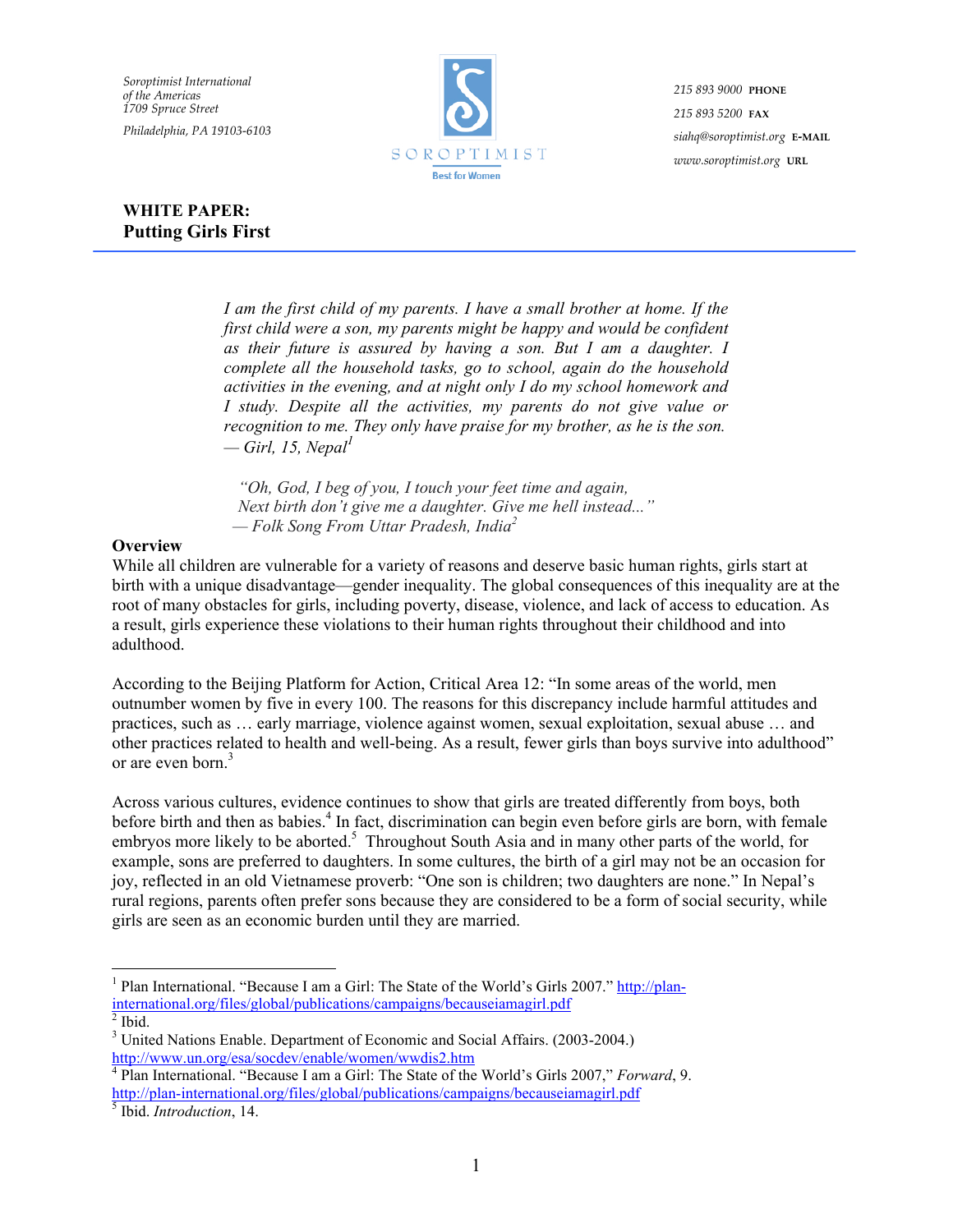The sad reality remains—every day, in every part of the world—girls are severely affected by virtue of their gender: They are kept out of school, hit, ignored, forced to marry and have sex, sold as slaves, and asked to sit silently while societies and governments make decisions for them and about them. These are all violations of their rights.<sup>6</sup> As such, girl children are considered the most invisible entity in society. Girls remain hidden and their needs are little understood, much less addressed. In fact, little research has been done to understand how investment in girls impacts the economic growth, health and well-being of communities. That lack of data speaks loudly to the many ways girls have been marginalized. However, new research is evolving and there is growing interest in the rights and needs of girls. While much of the new research focuses on girls' rights as related to societies' economic wellbeing, it should be understood that girls, as human beings, are entitled to the fundamental rights of their own happiness and well-being independent of how much or little they contribute economically. Girls' rights are human rights, period.

In this white paper, some core issues facing girls in both the developing and developed world are highlighted. Many of these issues are linked, all with gender inequalities at their core. And while in Western cultures the movement of "girl power" (a term of empowerment from the mid- to late 1990s) has been active for more than a decade, girls in developed nations still face their own set of unique challenges and obstacles, from drug and alcohol abuse to body image and eating disorders.

This white paper considers three basic areas in which girls face systemic gender inequalities: education, health and violence. They are not an exhaustive or comprehensive examination of the myriad ways girls are affected by gender inequities, but a starting point for discussion about the basic question of why girls need special care and protections. In addition, the term "girl" or "girl child" is used in this paper as a female child between 0 and 18 years of age, as defined under article 1 of the 1989 *Convention on the Rights of the Child*: "a child means every human being below the age of 18 years unless, under the law applicable to the child, majority is attained earlier."7

When, discussing the girl child, the eight Millennium Development Goals (MDGs) must also be taken into consideration. The MDGs were established in 2000 and agreed to by 192 nations with the ultimate goal of halving extreme poverty by 2015. The third MDG calls for the empowerment of women and gender equality and is vital to the achievement of all the other MDGs. The question must be raised, then—how can girls be expected to grow up into empowered women if they are neglected and overlooked as children and adolescents?<sup>8</sup> "The empowerment of women and girls is inseparable. There will be no empowerment for women if girls are not empowered," according to Anne-Marie Goetz, lead author of the United Nations Development Fund for Women's (UNIFEM) Progress of the World's Women 2008-2009 Report.<sup>9</sup>

Finally, overall advocacy concerns, as potential solutions, are also addressed. To truly eliminate all forms of discrimination and violence against girls, action is required on all levels of government, addressing the problem of gender inequality and providing frameworks through which nation states can act.<sup>10</sup> Changes in

http://www.bridgew.edu/soas/jiws/May06/girlchildRwanda.pdf

 $\frac{1}{6}$ <sup>6</sup> UNICEF. *Voices of Youth*. (December 2006). http://www.unicef.org/voy/takeaction/takeaction 3295.html

Clara Chapedelaine Feliciati. "Restorative Justice for the Girl Child in Post-conflict Rwanda," *Journal of International Women's Studies* Vol. 7 #4 (May 2006), 15.

<sup>&</sup>lt;sup>8</sup> Sheana Laughlin. MediaGlobal. "Girl child as a social group is left out of human development say policy makers." (September 26, 2008). http://www.mediaglobal.org/article/2008-09-26/girl-child-as-a-social-group-is-left-out-ofhuman-development-say-policy-makers <sup>9</sup>

 $\overline{9}$  Ibid.

<sup>&</sup>lt;sup>10</sup> World Vision. "Hope for the Girl Child. Executive Summary. A Briefing Paper to the United Nations," *Commission on the Status of Women at its 51st Session*, (February 2007), 4.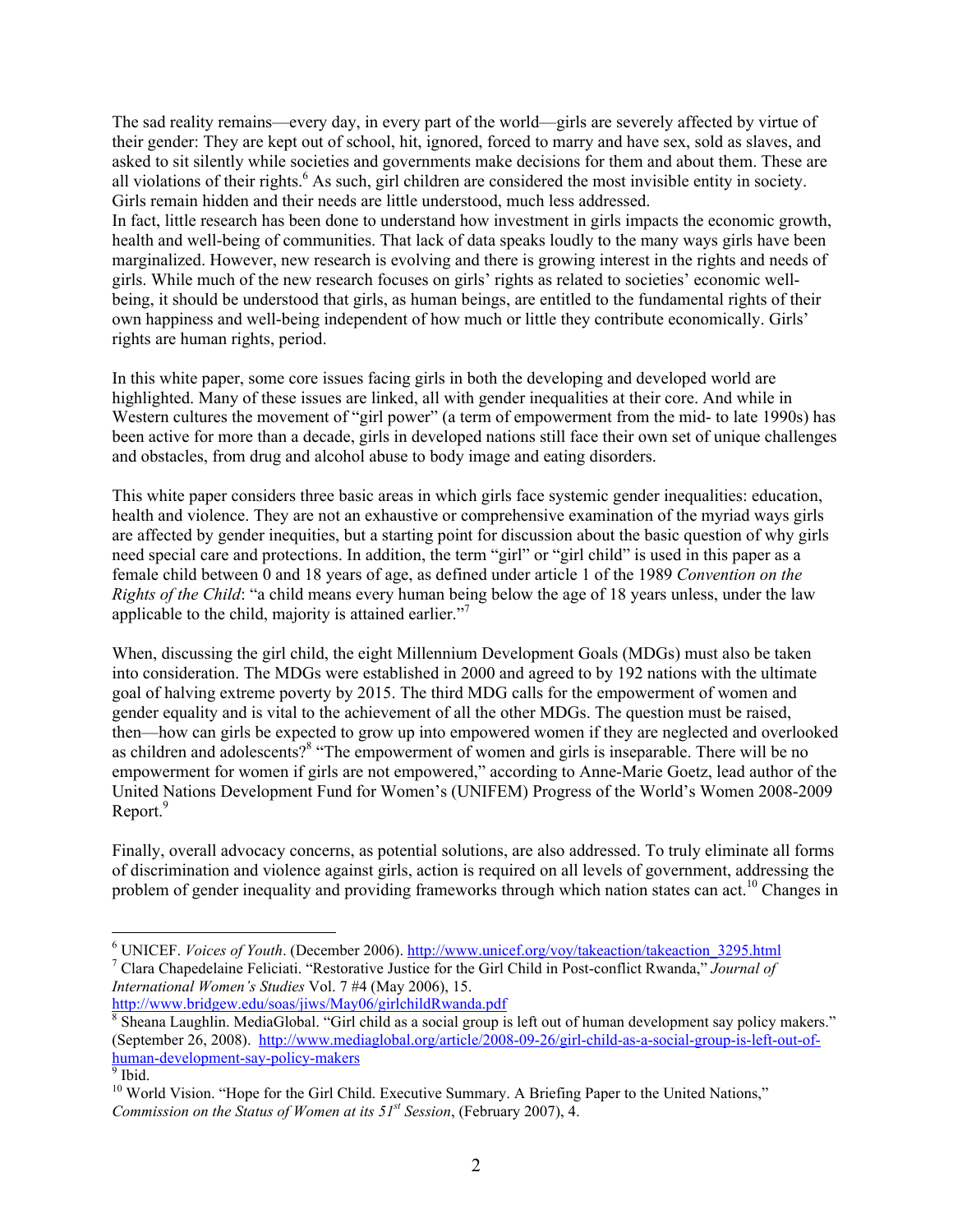attitudes are also critical, and this needs to happen in families, schools and societies as a whole. Perhaps no other segment of society faces as much exploitation and injustice. Society owes girls its support as integral members of the human family.<sup>11</sup>

## **Education**

*School is a good thing. If you go to school, you will become a female teacher, a minister. However, many parents say that it is not good to send girls to school…I have many things to do when I come back home even if I am tired. I sweep the floor, I go to buy things for my mother, and I play with my brother. I do not have much time to do my homework. – Ballovi Eliane, 10, Couffo, District, Benin12*

While exclusion from education for girls is not the only form of gender inequality, it is closely linked to all others. As a result, education is both a catalyst for and an indicator of gender equality, so it provides a unique perspective on girls' status. Education boosts girls' personal and social well-being. It opens doors to better jobs, which benefits the national labor supply and social and economic development of a country. When girls are educated, they "hold the key to breaking the inter-generational cycle of poverty in the world."13 Every year of education reduces the likelihood that a girl will bear a child in her teens or live in poverty.14

The 2<sup>nd</sup> Millennium Development Goal is to achieve universal primary education—for both girls and boys. Yet girls in developing nations are more likely to never enter primary school as opposed to boys. If a family can afford school fees for only one child, it is likely a boy who will attend. If someone needs to fetch water or do housework instead of going to a school, a girl will likely be chosen. If someone needs to stay home and take care of younger siblings or sick or infirm family members, this will most likely be a girl. Girls are also most likely to be withdrawn from school as the age of marriage approaches.

Between 1999 and 2006, the worldwide number of children not in school reached 75 million.<sup>15</sup> However, for every 100 boys out of school, there are 122 girls.<sup>16</sup> In South and West Asia, only about 87 girls start primary school for every 100 boys.<sup>17</sup> In sub-Saharan Africa about 93 girls begin their primary education for every 100 boys.<sup>18</sup> In addition, gender disparities against girls in secondary education are more severe than those against boys, with boys having greater access than girls in 28 percent of countries.<sup>19</sup> For many girls, gender disparities increase significantly at higher levels of education, especially in sub-Saharan

http://www.populationaction.org/cd2015/reportCard/art\_WhereAreWeNow\_A.php

<sup>15</sup> The World Bank. "Girls' Education," (April 1, 2009)

http://web.worldbank.org/WBSITE/EXTERNAL/TOPICS/EXTEDUCATION/0,,contentMDK:20298916~menuPK: 617572~pagePK:148956~piPK:216618~theSitePK:282386,00.html

 $16$  Ibid.

<sup>17</sup> UNESCO Institute for Statistics. (2010).

http://www.uis.unesco.org/ev.php?ID=8118\_201&ID2=DO\_TOPIC <sup>18</sup> Ibid.

http://www.worldvision.org/resources.nsf/main/girlchild\_200702.pdf/\$file/girlchild\_200702.pdf?open&lid=girlchild \_2&lpos=main

<sup>&</sup>lt;sup>11</sup> International Center for Research on Women. "Girls Speak: A New Voice in Global Development, Forward." (October 2009). http://www.icrw.org/files/publications/Girls-Speak-A-New-Voice-In-Global-Development.pdf<br><sup>12</sup> Plan International. "Because I am a Girl: The State of the World's Girls 2007."

<sup>13</sup> Plan International. "Because I am a Girl: The State of the World's Girls 2009," *Putting Girls First*, 21.

http://plan-international.org/files/global/publications/campaigns/BIAAG%202009.pdf<br><sup>14</sup> ICPD at Ten. "A Report Card on Sexual and Reproductive Rights." 3.

 $19$  Ibid.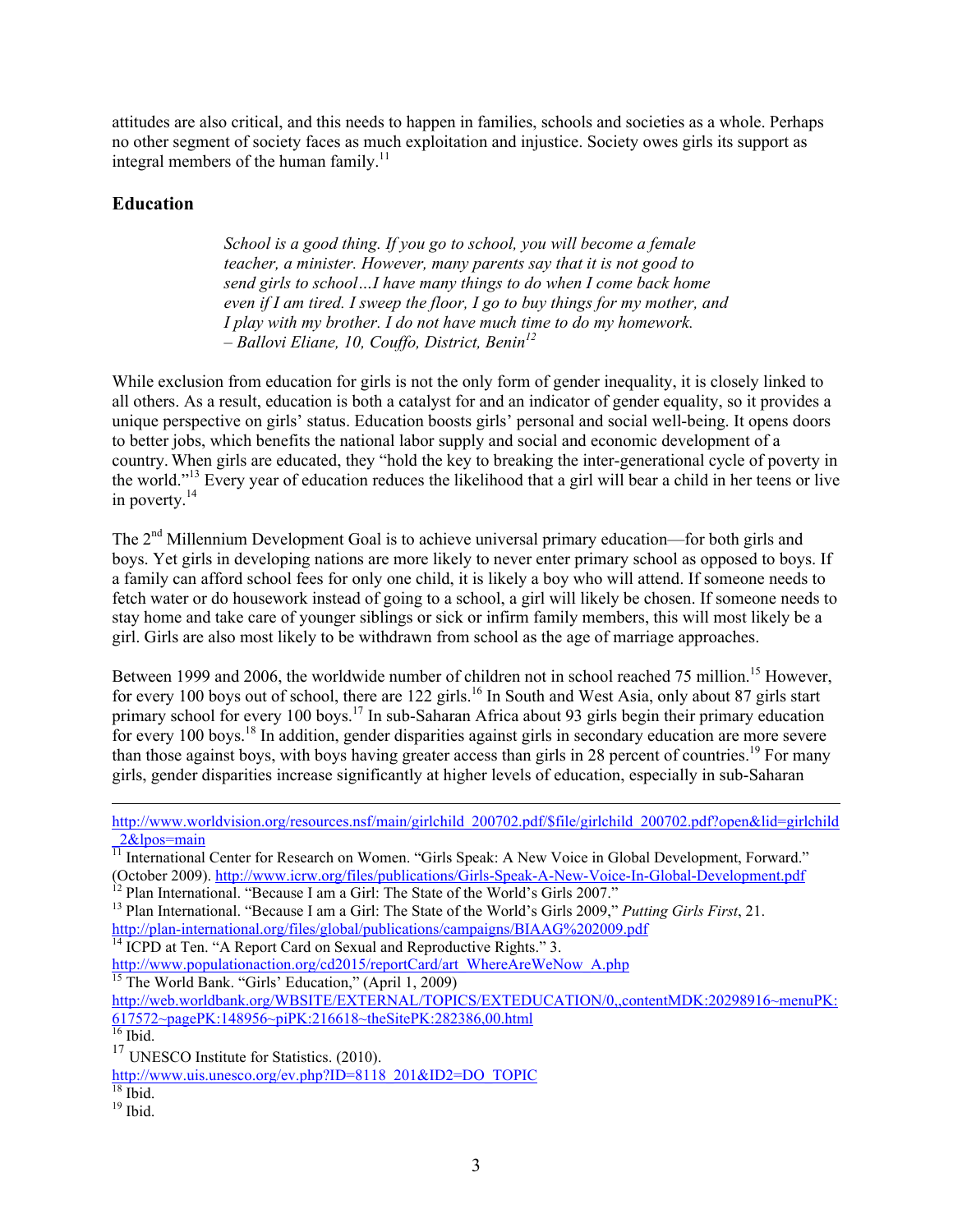Africa and South Asia.<sup>20</sup> When it comes to tertiary education in wealthier countries, however, around 25 percent more girls than boys are enrolled in universities in nations such as the United States and Russia, and in several South American countries including Argentina, Brazil and Venezuela.<sup>21</sup> Primary education is universal in all North American and Western European countries for both girls and boys, with most countries achieving universal secondary education.<sup>22</sup> In the United States women and girls have made tremendous progress in education during the past 100 years. The passage of Title IX of the Education Amendment of 1972 marked the recognition by Congress "that girls and boys hold the right to equal educational opportunities" and put an end to overt displays of gender bias.<sup>23</sup> However, gender differences do persist. Commonly referred to as the Nation's Report Card, the National Assessment of Educational Progress (NAEP) tests U.S. students' knowledge and skills in reading, mathematics and other subjects. On the NAEP tests, boys generally outscored girls on math tests by a small margin and girls consistently outscored boys on reading tests by a larger, but still relatively small margin.<sup>24</sup> Girls from higher income families scored higher on average than did lower-income girls in both math and reading.<sup>25</sup>

What has been generally overlooked, however, is that girls in the United States are dropping out of high school at dangerously high rates. In fact, one in four girls overall do not finish high school, and the numbers are worse for girls of color. One in two Native American female students, four in 10 Black female students, and nearly four in 10 Hispanic female students fail to graduate with a diploma each year.26 As to graduation rates, however, states are not currently required to track these statistics through a consistent and transparent system that enables interstate comparisons, leading to wide variances in estimates of dropout rates.<sup>27</sup>

In developing nations, factors related to water, sanitation and hygiene, and safety going to and from school, all affect girls' rights to education in many ways. At the root, however, is a cluster of broader social and economic reasons. Poverty is a particularly significant barrier in developing countries, which lack the resources needed to provide low-cost or free education to low-income girls who need it the most.28 As stated earlier, many of these issues interlock, such as early marriage, pregnancy and unpaid household work, family responsibilities and care giving—all these and more hold back girls from acquiring the skills and knowledge they need to take advantage of an education—and as a result, future economic opportunities for decent employment and gender equity on many levels.

Investing in girls' education has positive social and economic results that benefit several generations within a family and nations as a whole. Educated girls have better opportunities to earn higher wages and

http://www.aauw.org/learn/research/upload/whereGirlsAre.pdf, p. 13<sup>24</sup> Ibid, 33.

 <sup>20</sup> Plan International. "Because I am a Girl: The State of the World's Girls 2009," *Preparing Girls for the World of Work,* 74.

http://plan-international.org/files/global/publications/campaigns/BIAAG%202009.pdf <sup>21</sup> UPI.com. "UNESCO blasts girls' access to education," (2010).

http://www.upi.com/Top\_News/Special/2010/09/17/UNESCO-blasts-girls-access-to-education/UPI-61101284756224/

 $^{22}$  UNESCO. EFA Global Monitoring Report 2003-2004. "Gender and Education for All. The Leap to Equality," 1. http://www.unesco.org/education/efa\_report/zoom\_regions\_pdf/namerweu.pdf

<sup>&</sup>lt;sup>23</sup> AAUW. "Where the Girls Are: The Facts About Gender Equity in Education," (May 2008), 13.

 $^{25}$  Ibid.

 $^{26}$  National Women's Law Center. "When Girls Don't Graduate We All Fail," (2007, p. 5.) http://www.thesociety.org/pdf/Teen%20Pregnanacy%20and%20Drop%20Out%20Rates.pdf <sup>27</sup> Ibid, p.17.

<sup>28</sup> Maureen A. Lewis and Marlaine E. Lockheed. Centre for Global Development, "Inexcusable Absence: Why 60 Million Girls Still Aren't in School and What To Do about It." Chapter 1, (October 28, 2007), 19. http://www.cgdev.org/content/publications/detail/11898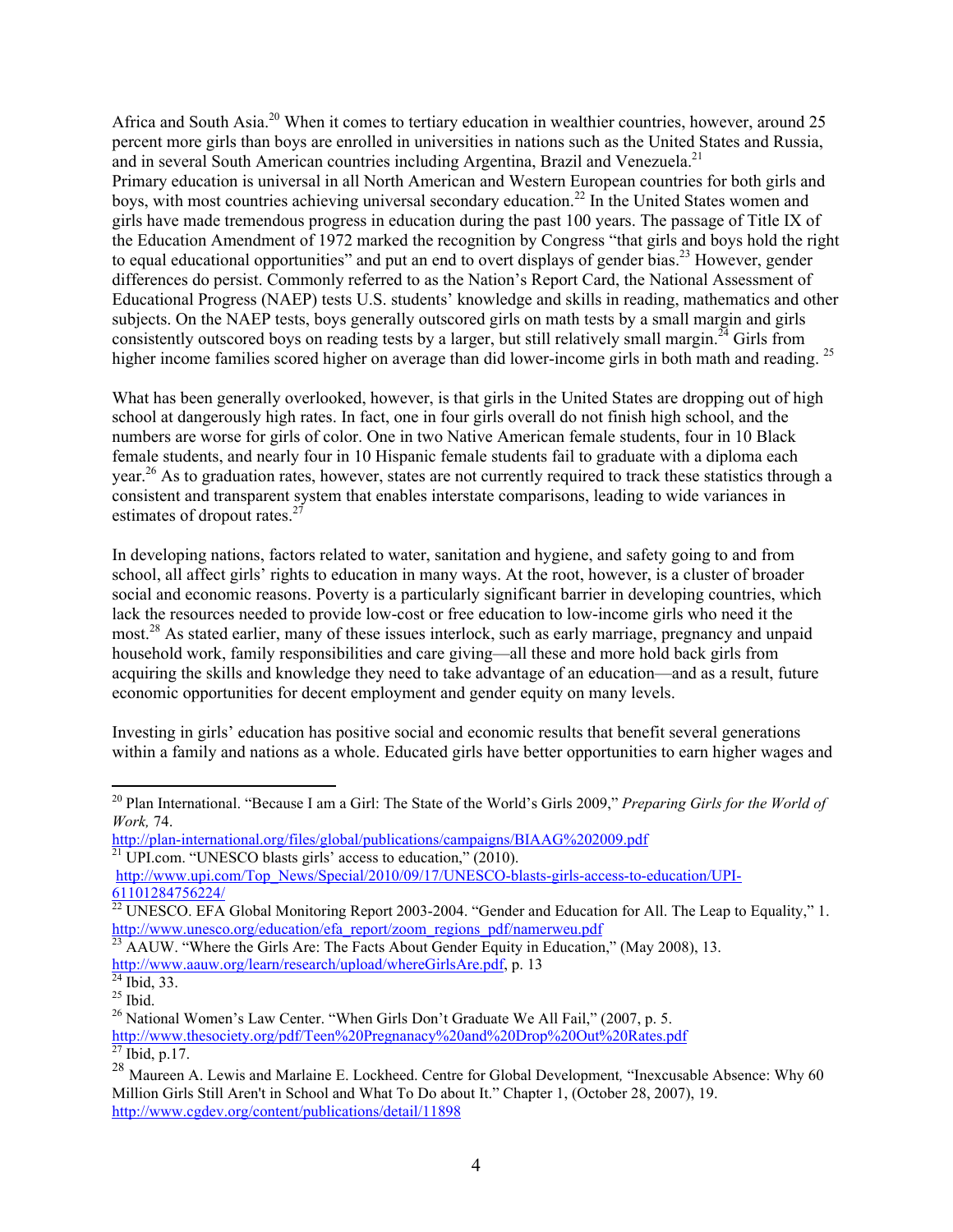to participate in community life and decision-making. They tend to marry later and to have fewer, healthier children who are more likely to go to school themselves.<sup>29</sup>

Providing girls one extra year of education boosts eventual wages by 10 to 20 percent.<sup>30</sup> A 100-country study by the World Bank in 1999 shows that increasing the share of women with a secondary education by 1 percent boosts annual per capita income growth by 0.3 percentage points; this is a substantial amount considering that per capita income gains in developing countries seldom exceed 3 percent a year.<sup>31</sup> In addition, girls' education has other positive outcomes, such as:

- In Africa, Asia and Latin America, women with seven or more years of schooling have between two and three fewer children than women with less than three years<sup>3</sup> education.<sup>32</sup>
- An extra year of girls' education can reduce infant mortality by 5 to 10 percent. In Africa, the children of mothers who have spent five years in primary education are 40 percent more likely to live beyond the age of  $5^{33}$
- An educated woman is 50 percent more likely to have her children immunized.<sup>34</sup>
- A study of Zambia finds that AIDS spreads twice as fast among uneducated girls. A review of 113 studies indicates that school-based AIDS education programs are effective in reducing early sexual activity and high-risk behavior. $35$

In essence, study after study shows that educating girls is the single most effective policy to raise overall economic productivity, lower infant and maternal mortality, educate the next generation, improve nutrition and promote health.<sup>36</sup> Although these outcomes are certainly significant and valuable, it must also be noted that education for girls, in and of itself, is a basic human right. Girls have a fundamental right to an education for purposes of their own well-being and empowerment, regardless of how their education impacts economic productivity.

#### **Health**

*In a number of countries, girls are given less food than boys. Girls may also be given poorer quality food than their brothers. And because girls may receive less medical care than boys, girls' under-nutrition may go undetected, leading to serious health problems … – Girl, Republic of Korea<sup>37</sup>*

A need exists in the world to address the health-care needs of all low-income communities, but girls require special attention because of their vulnerable situations. In poorer nations, their basic needs for

 <sup>29</sup> Plan International. "Because I am a Girl: The State of the World's Girls 2009," *Putting Girls First,* 20. http://plan-international.org/files/global/publications/campaigns/BIAAG%202009.pdf<br><sup>30</sup> Center for Global Development. "Girls Count Report."

http://www.womenforwomen.org/about-women-for-women/files/Facts\_Young\_Women\_and\_Girls.pdf 31 Plan International. "Because I am a Girl: The State of the World's Girls 2009," *Putting Girls First,* 118. http://plan-international.org/files/global/publications/campaigns/BIAAG%202009.pdf<br><sup>32</sup> Ibid. 21.

<sup>33</sup> Ibid, *Call to Action,* 158. 34 Ibid.

 $35$  Ibid.

<sup>&</sup>lt;sup>36</sup> UNICEF. Millennium Development Goals. "Goal: Promote gender equality and empower women." http://www.unicef.org/mdg/index\_genderequality.htm

*<sup>37</sup>* Plan International. *"Because I am a Girl: The State of the World's Girls 2009." http://plan-international.org/files/global/publications/campaigns/BIAAG%202009.pdf*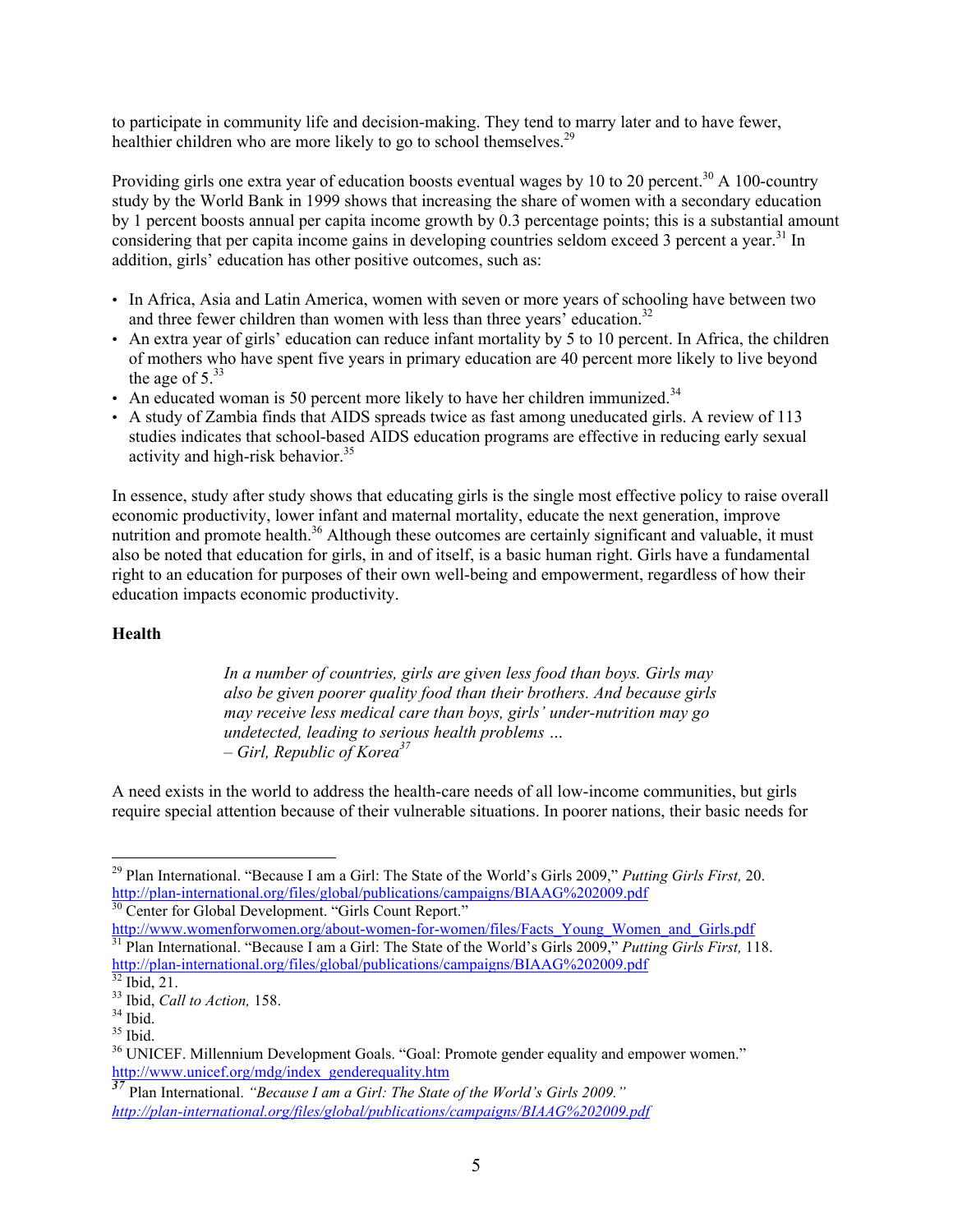food, health information and health resources often go unmet.<sup>38</sup> Why? Again, gender inequality is at the root. Girls must often overcome myriad barriers, from restrictions on movement to taboos about discussing sexuality to lack of autonomy in decision-making.<sup>39</sup> In developing nations, son preference and gender inequality can often lead to fewer immunizations and visits to health clinics for girls and poor access to reproductive health services.<sup>40</sup>

Research in several Asian countries shows that son preference is evident in the treatment of infants—boys are breastfed for as long as possible while breastfeeding for girls is ended as quickly as possible.<sup>41</sup> Such feeding practices in childhood sometimes lead to protein-energy malnutrition, anemia and other micronutrient deficiencies in young girls.<sup>42</sup> An estimated 450 million adult women in developing countries are stunted as a result of childhood protein-energy malnutrition.<sup>43</sup>

In Western cultures, girls face their own unique set of health issues, including use of tobacco, drugs and alcohol, teen pregnancy, and body image and eating disorders. And in all countries throughout the world, girls face challenges around reproductive health, mental health and health education about HIV/AIDS.

**Sexual/reproductive health.** The social and developmental consequences of sexual and reproductive decisions for girls are far-reaching. In fact, girls are more vulnerable to reproductive health problems than boys for biological and social reasons. They often have little say about the conditions of their sexual relations and childbearing. Despite data in the United States that shows boys are more likely to be sexually active than girls at younger ages, girls are still reporting young ages for sexual activity. Statistics show that 8.8 percent of boys and 3.7 percent of girls report having sexual intercourse before age 13.<sup>44</sup>

In addition, schooling and reproductive behavior are closely linked. Surveys reveal that American girls with secondary education are less likely to become young mothers, and girls who give birth are far less likely to complete high school than their childless peers.<sup>45</sup> As such, girls require education around sexual reproductive health and HIV/AIDS to prevent and reduce their risk of infection, as well as education around maternal health. If a girl is educated six years or more, as an adult her prenatal and postnatal care, and childbirth survival rates will dramatically and consistently improve.<sup>46</sup>

In developing countries, the sexual and reproductive needs of girls are often unmet or ignored completely. In these countries, pregnancy-related problems constitute a leading cause of death for girls ages  $15{\text -}19$ .<sup>47</sup>

http://www.un.org/womenwatch/daw/beijing/platform/girl.htm

 <sup>38</sup> Ibid.

<sup>&</sup>lt;sup>39</sup> Center for Global Development. "Start with a Girl: A new agenda for global health." Executive Summary, (2009), 3. www.cgdev.org/files/1422899 file Start with a Girl FINAL.pdf

<sup>3.</sup> International Center for Research on Women. "Girls Speak: A New Voice in Global Development," (2010), 12-13<br>http://www.icrw.org/files/publications/Girls-Speak-A-New-Voice-In-Global-Development.pdf

<sup>&</sup>lt;sup>41</sup> Plan International. "Because I am a Girl: The State of the World's Girls 2009*," Building the Foundations,* 37. http://plan-international.org/files/global/publications/campaigns/BIAAG%202009.pdf <sup>42</sup> WomenAid International. "Women's Health Problems. Briefing Paper BPH 20." (2000).

http://www.womenaid.org/press/info/health/bph20.html

<sup>&</sup>lt;sup>43</sup> United Nations. Division for Advancement of Women. Department of Social and Economic Affairs. "The United Nations Fourth World Conference on Women, Beijing, China, 1995."

<sup>44</sup> Barbara Newman, Phillip Newman. "Development Through Life: A Psychosocial Approach," (Wadsworth, 2009), p. 344.

 $45$  Ibid.

<sup>46</sup> UNICEF. Millennium Development Goals. "Goal: Promote Gender Equality and Empower Women." http://www.unicef.org/mdg/index\_genderequality.htm

<sup>&</sup>lt;sup>47</sup> World Heath Organization. "Promoting and Safeguarding the sexual and reproductive health of adolescents." (2006). http://www.searo.who.int/LinkFiles/Publications\_policybrief4.pdf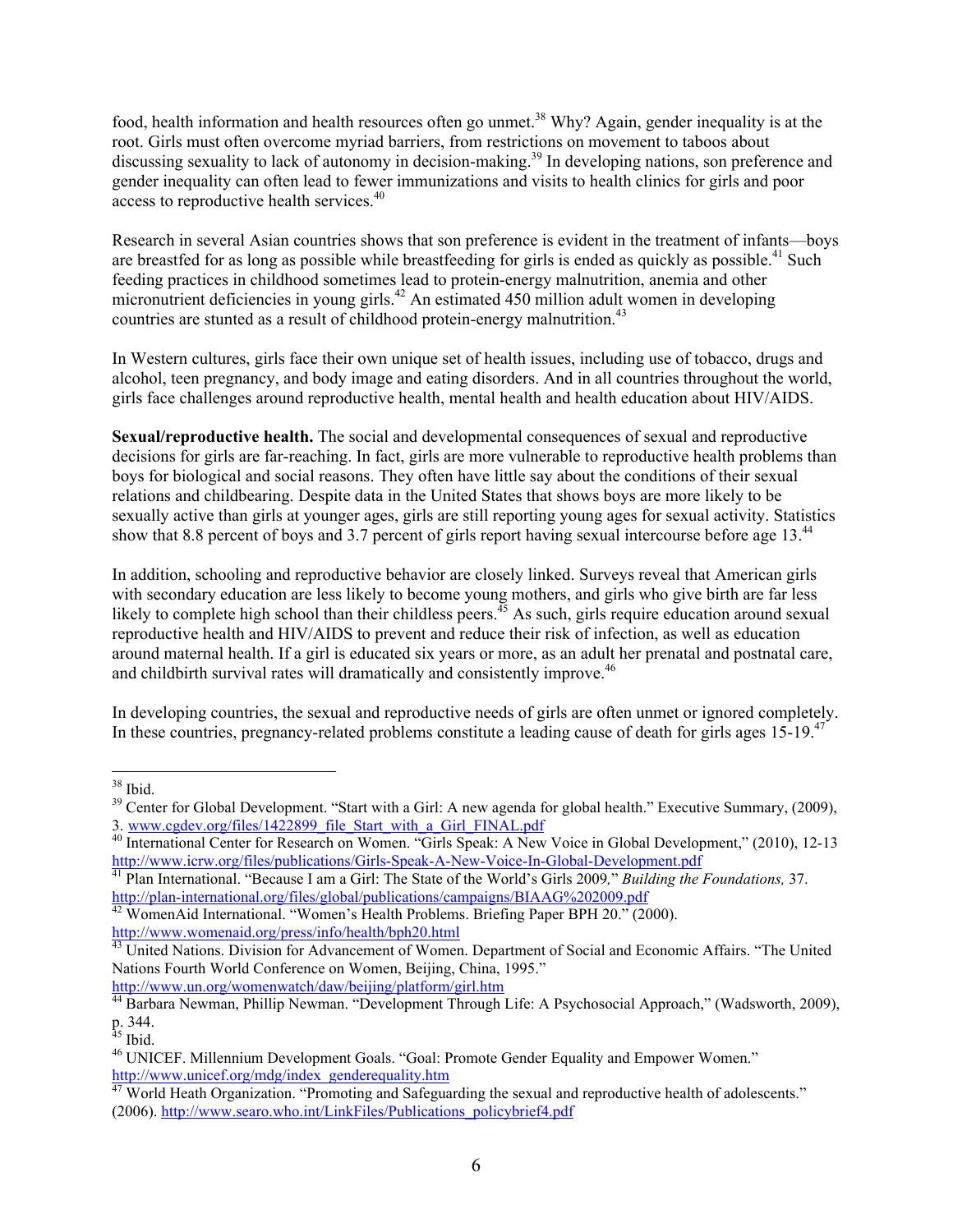Although worldwide contraceptive use among adolescents has been increasing, the unmet need for contraceptives is two times higher in developing countries—while the poorest of the developing countries, provide the least amount of family planning services. <sup>48</sup> In some developing countries, as many as one woman in two gives birth before the age of 18.<sup>49</sup> The importance of sexual and reproductive health cannot be overstated. For without it, girls cannot fully exercise their fundamental human rights, such as rights to education and economic self-sufficiency.

**Teen Pregnancy.** Teen pregnancy is a critical issue, one of the most difficult experiences a young girl might ever face. An unintended pregnancy can disrupt a young girl's life, interrupting school, training and future plans. Children born to teenage mothers are more likely to suffer health, academic, social, emotional and economic problems. $50$  The highest rate of teenaged pregnancy today in the world is sub-Saharan Africa, where women tend to marry at an early age, and some Asian countries, where the tradition of early marriage is still preserved.<sup>51</sup>

Again, education is closely linked with reproductive behavior and childbearing throughout the world. The proportion of women who have their first child before age 19 ranges from 5 percent in developed countries such as Denmark, to more than 50 percent in developing countries such as Niger.<sup>52</sup> In the United States, teenage birth rates are high, exceeding those in most developed countries.<sup>53</sup> The teenaged birth rate per 1,000 births are: Sweden, 7; France, 9; Canada, 20; Great Britain, 31; and the U.S., 49.<sup>54</sup> Teenpregnancy.org, a site managed by the National Campaign to Prevent Teen and Unplanned Pregnancy, states that there are "750,000 teen pregnancies annually. Eight in ten of these pregnancies are unintended and 81 percent of all teen pregnancies are to unmarried teens."<sup>55</sup>

Teen mothers in America are less likely to complete high school and only 1.5 percent has a college degree by age 30. Teen mothers are more likely to end up on public assistance and have lower birth weight babies; their children are more likely to perform poorly in school and are at greater risk of abuse and neglect.56

In developing nations, girls under 15 are five times more likely to die from complications in childbirth and are more likely to develop fistula.<sup>57</sup> In particular, girls who become child brides in many developing

http://www.marchofdimes.com/professionals/14332\_1159.asp

 <sup>48</sup> UN Millennium Project. "Key Fact and Figures on Sexual and Reproductive Health. (2005). http://www.unmillenniumproject.org/documents/UNMP1\_FactsFigures\_SRH.pdf

 $\frac{49}{49}$  World Heath Organization. "Promoting and safeguarding the sexual and reproductive health of adolescents."<br>(2006). http://www.searo.who.int/LinkFiles/Publications policybrief4.pdf

 $\overline{\hat{E}}$ <sup>30</sup> HealthCommuniations.com. "Teen Pregnancy Overview, Consequences of Teenage Pregnancy," (December 4, 2007).

http://www.womenshealthchannel.com/teenpregnancy/index.shtml

<sup>&</sup>lt;sup>51</sup> Treffers PE. "Teenage pregnancy, a worldwide problem." Ned Tijdschr Genneskd 147 (47): 2320-5. PMID 14669637, (November 2002). http://www.ncbi.nlm.nih.gov/pubmed/14669537<br><sup>52</sup> Population Action International. "Why Good Sexual and Reproductive Health is Critical to the Well-Being of

Youth," (May 3, 2004). http://www.populationaction.org/Publications/Fact\_Sheets/FS19/Summary.shtml <sup>53</sup> March of Dimes. "Teenage Pregnancy," (November 2009).

<sup>&</sup>lt;sup>54</sup> The Body. "Differences in Teenage Pregnancy Rates Among Five Developed Countries: The Role of Sexual Activity and Contraceptive Use." (January 18, 2002). http://www.thebody.com/content/art2418.html

<sup>&</sup>lt;sup>55</sup> The National Campaign to Prevent Teen and Unplanned Pregnancy, "Teen Birth Rates: How Does the U.S.

Compare?"(2007). http://www.thenationalcampaign.org/resources/pdf/TBR\_InternationalComparison.pdf 56 Family First Aid. Help for Troubled Teens. "Teen Pregnancy Facts, Stats and Prevention."

http://www.familyfirstaid.org/teen-pregnancy.html<br>
<sup>57</sup> International Women's Health Program. "Obstetric Fistula." http://iwhp.sogc.org/index.php?page=obstetricfistula&hl=en\_US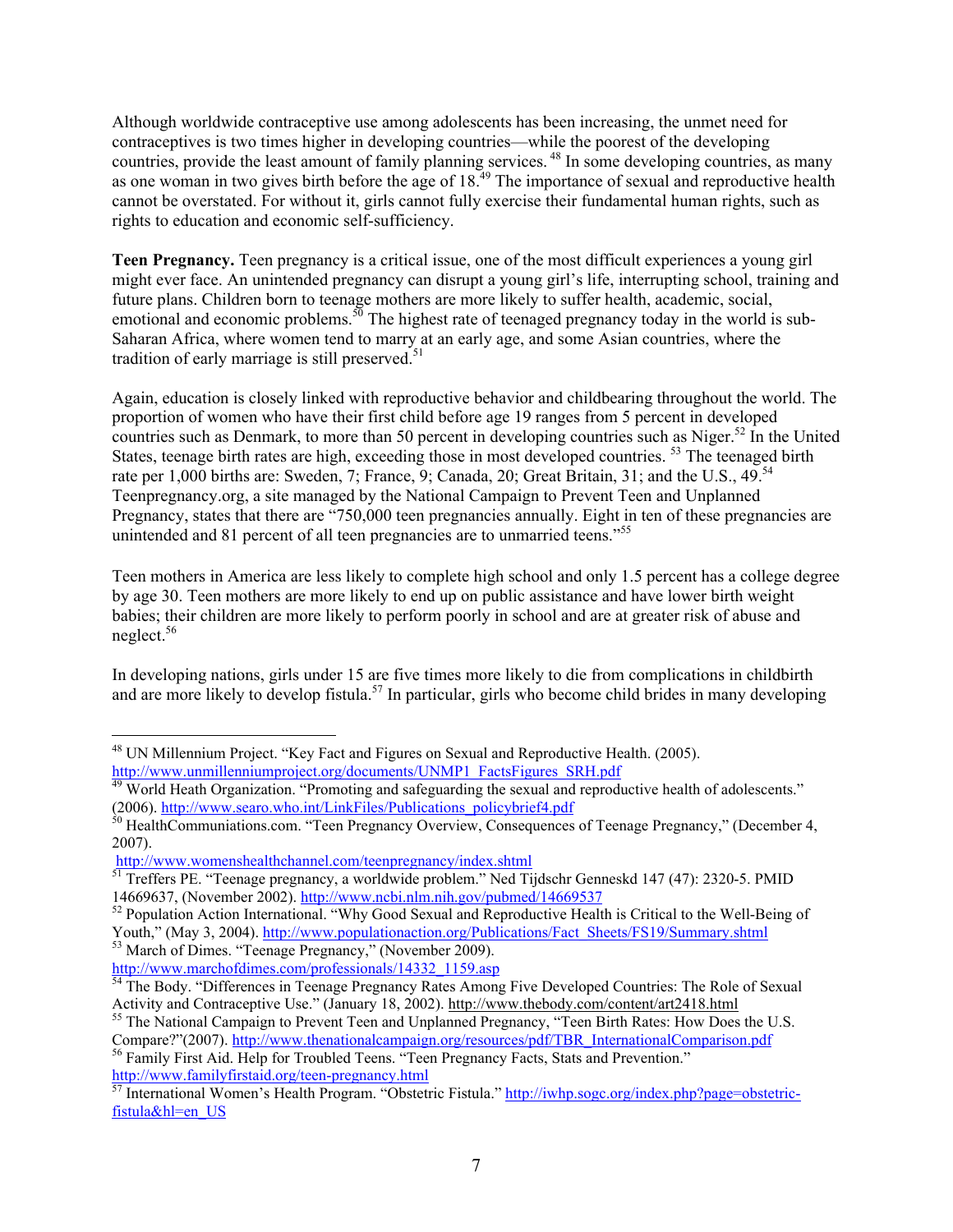nations may suffer from obstetric fistula during childbirth. Because the girl's body is not fully developed and the birth canal is often too small, a fistula (hole) occurs between the women's birth passage or vaginal cavity and her internal organs, such as her bladder. This often causes the woman to leak urine, feces or both, and she often ends up ostracized and living in poverty. Today, there are an estimated two million women suffering from obstetric fistula worldwide, the majority of cases occurring in lower-resource African countries.<sup>58</sup>

**HIV/AIDS.** Every 14 seconds, a young person is infected with HIV and increasingly, these tend to be girls and young women.59 A South African study shows that a major reason young girls are at greater risk of being infected than boys is that they have sexual relationships with older men, who generally are not monogamous and themselves are more likely to be carriers of the virus.<sup>60</sup> From a biological perspective, a girl's immature female genital tract is more likely to tear during sexual activity, which creates a higher risk of HIV transmission. These biological factors are further exacerbated by the economic and social inequalities, such as extreme poverty and lack of education, that increase young girl's vulnerability. Together these aspects make girls and women more susceptible to contracting HIV and AIDS.<sup>61</sup>

In addition, girls face discrimination and violence, which makes them powerless to refuse or negotiate safe sex. As such, violence against girls can be a cause of AIDS. Research has confirmed a strong correlation between sexual and other forms of abuse against girls and their chances of contracting HIV. Condoms are irrelevant when a girl is being beaten or raped.<sup>6</sup>

Again, many issues for girls are interconnected, each dependent on the other, and education is key to moving girls into good health and a better future. Uneducated girls are more likely than educated girls to contract HIV/AIDS, which spreads twice as quickly among uneducated girls than among girls who have had even some schooling.<sup>63</sup> In addition, HIV/AIDS continues to impact girls on other levels. The burden of caregiving work affects them emotionally, physically and economically, as throughout the world they shoulder a disproportionate burden of care for relatives and family members with HIV/AIDS. The costs to girls include loss of childhood, loss of education and limited economic opportunities, impacting their participation in income-earning opportunities.<sup>64</sup> Furthermore, girls who become child brides are more at risk to contract HIV/AIDS from their older husbands.

Although nearly half of people infected with HIV around the world are women and girls, there is currently no reliable information on how many of them receive treatment. There is, however, data documenting the barriers to receiving treatment, such as transportation and distance, costs of services and drugs, lack of female counselors, and issues of privacy and confidentiality.<sup>65</sup>

 <sup>58</sup> Ibid.

<sup>&</sup>lt;sup>59</sup> German Foundation for World Population. Reproductive Health for All. "Sexual and reproductive health and rights of young people."

http://www.wpf.org/documenten/RH4all\_factsh\_gezJong\_GB\_def.pdf  $60$  Ibid.

 $^{61}$  Youth, the Arts, HIVand AIDS Network. "Girl Specific Guide to HIV." http://www.yahanet.org/guides/facts/girlspecific-guide-hiv<br><sup>62</sup> United Nations Population Fund. "The Gender Dimensions of the AIDS Epidemic," (2004).

http://www.unfpa.org/gender/aids.htm

<sup>&</sup>lt;sup>63</sup> UNICEF. Millennium Development Goals. "Goal: Promote Gender Equality and Empower Women."<br>http://www.unicef.org/mdg/index\_genderequality.htm

<sup>&</sup>lt;sup>64</sup> Plan International. "Because I am a Girl: The State of the World's Girls 2009," *The hidden cost of AIDS care*," 62.

http://plan-international.org/files/global/publications/campaigns/BIAAG%202009.pdf 65 World Health Organization. "Women and Girls Need Access to AIDS Treatment." (2004). http://www.who.int/mediacentre/news/releases/2004/pr86/en/index.html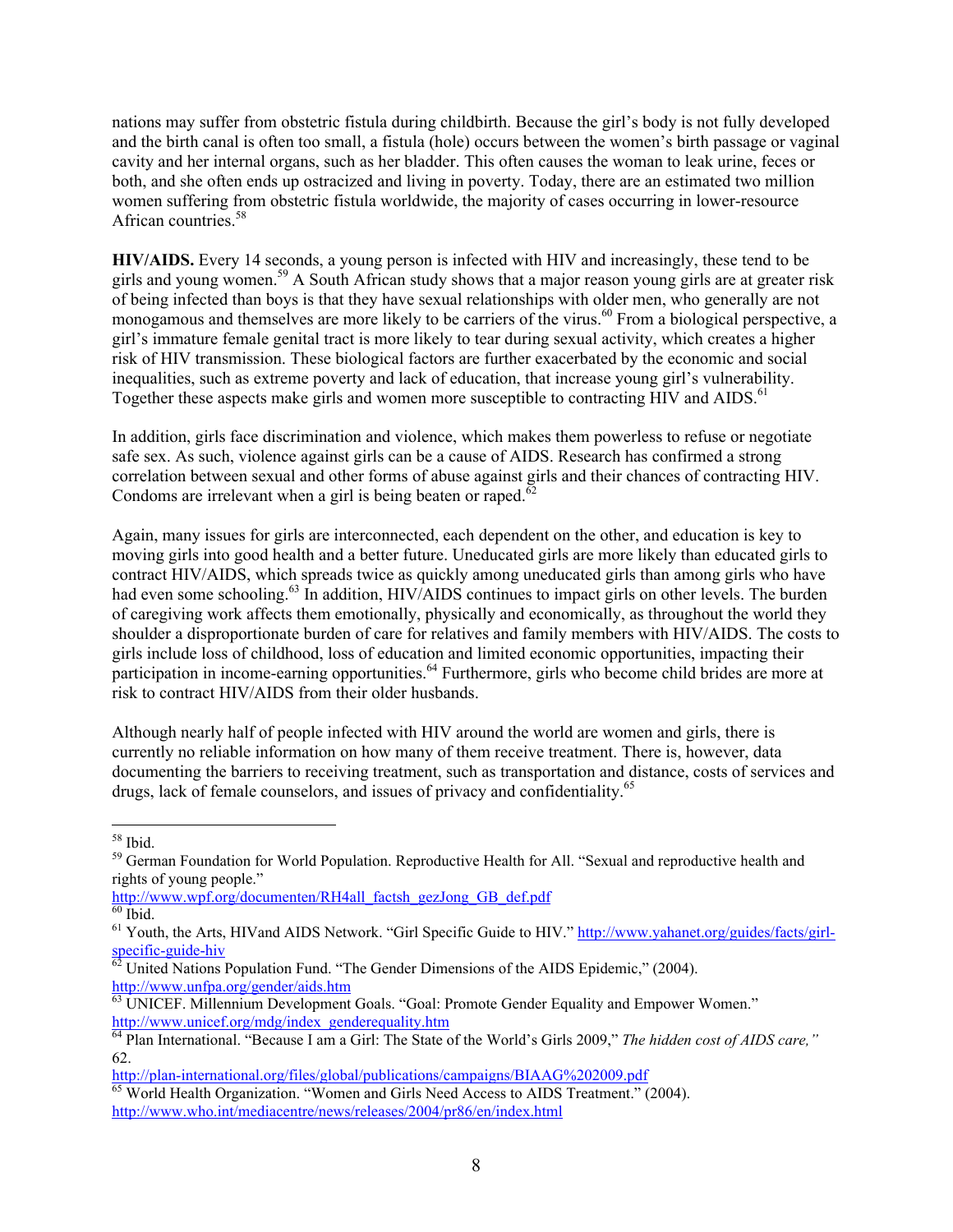**Drugs, alcohol, tobacco.** While there used to be more boys who smoked than girls, today in parts of Europe and South America, girls are now smoking more than boys. In addition, in several European countries, levels of drinking among young women have started to equal or even surpass those of young men.<sup>66</sup> Drinking alcohol, smoking and using drugs are illegal for U.S. teenagers. Yet many girls engage in these activities. Today, one in five girls in the U.S. between the ages of 12 and 17 drinks alcohol and smokes cigarettes.<sup>67</sup> In addition, American girls are smoking, drinking and using marijuana at younger ages, according to a study by the National Center on Addiction and Substance Abuse at Columbia University.68 Almost a quarter of 9th-grade girls first smoked cigarettes before age 13, with 35 percent of  $9<sup>th</sup>$  graders responding they drank alcohol before age 13. When asked about marijuana, 9 percent of  $9<sup>th</sup>$ graders had smoked it before age 13.<sup>69</sup>

Furthermore, girls and young women not only get hooked faster, they get hooked using lesser amounts of cigarettes, alcohol and drugs than boys and young men.70 Why? Because of biological differences, girls' bodies are impacted differently than boys' bodies. Therefore, consequences are unique to gender. For example, smoking in early adolescence for girls and even moderate alcohol consumption increases the risk of breast cancer. Smoking or drinking raises the likelihood of menstrual disorders and infertility. Smoking and use of oral contraceptives raises the chances of heart disease.<sup>71</sup> In addition, adolescent girls are more likely to engage in high-risk behaviors, such as unprotected sex, when they are under the influence of drugs or alcohol.<sup>72</sup>

In particular, the tobacco industry has been targeting girls in developing countries with seductive advertising that exploits ideas of independence, power, emancipation and slimness. According to a report by the World Health Organization, out of 151 countries, half reported as many teenage girls smoke as boys, and even outnumber boys in parts of Latin America, notably Chile, Colombia and Mexico, as well as Eastern Europe.<sup>73</sup> In Japan, where rates of male smokers have sharply fallen in recent years, pink packs of cigarettes are being aggressively promoted to girls.<sup>74</sup>

**Body image and eating disorders.** When a girl is unhappy with her body, it affects the ways she thinks and feels about herself as a person. A poor body image often leads to emotional distress, low self-esteem, anxiety, depression and eating disorders. Developing a positive body image is crucial to a girl's wellbeing.<sup>75</sup> When girls experience poor body image, they often turn to dieting as a solution. In a recent study of nearly 10,000 girls ages 8-12 in the United States, 17 percent induced vomiting or used laxatives or diet pills to lose weight. By the time the girls reach adolescence, eating disorders are the third most

<sup>&</sup>lt;sup>66</sup> Plan International. "Because I am a Girl: The State of the World's Girls 2007," *Health*, 70.<br>http://plan-international.org/files/global/publications/campaigns/becauseiamagirl.pdf

http://plan-international.org/files/global/publications/campaigns/campaigns/campaigns/because in the  $\frac{1}{67}$  MentalHelp.net. "GIRLPOWER! Is Good Mental Health," (March 27, 2006).

http://www.mentalhelp.net/poc/view\_doc.php?type=doc&id=9226&cn=28 68 Joseph A. Califona, Jr., *America: The National Catholic Weekly,* "Substance Abuse: The Feminine Mystique," (May 19, 2003).

http://www.americamagazine.org/content/article.cfm?article\_id=2975 <sup>69</sup> Ibid.

 $70$  Ibid.

 $71$  Ibid.

<sup>&</sup>lt;sup>72</sup> National Center for Chronic Disease Prevention and Health Promotion, Division of Adolescent and School Health, "Sexual Risk Behaviors." (Nov. 4, 2010) http://www.cdc.gov/HealthyYouth/sexualbehaviors/

 $^{73}$  World Bulletin. "WHO says tobacco ads targets poor countries' women," (May 28, 2010). http://www.worldbulletin.net/news\_detail.php?id=59187

 $74$  Ibid.

<sup>&</sup>lt;sup>75</sup> The National Women's Health Information Center. "Body Image. Loving Your Body Inside and Out." http://www.womenshealth.gov/bodyimage/index.cfm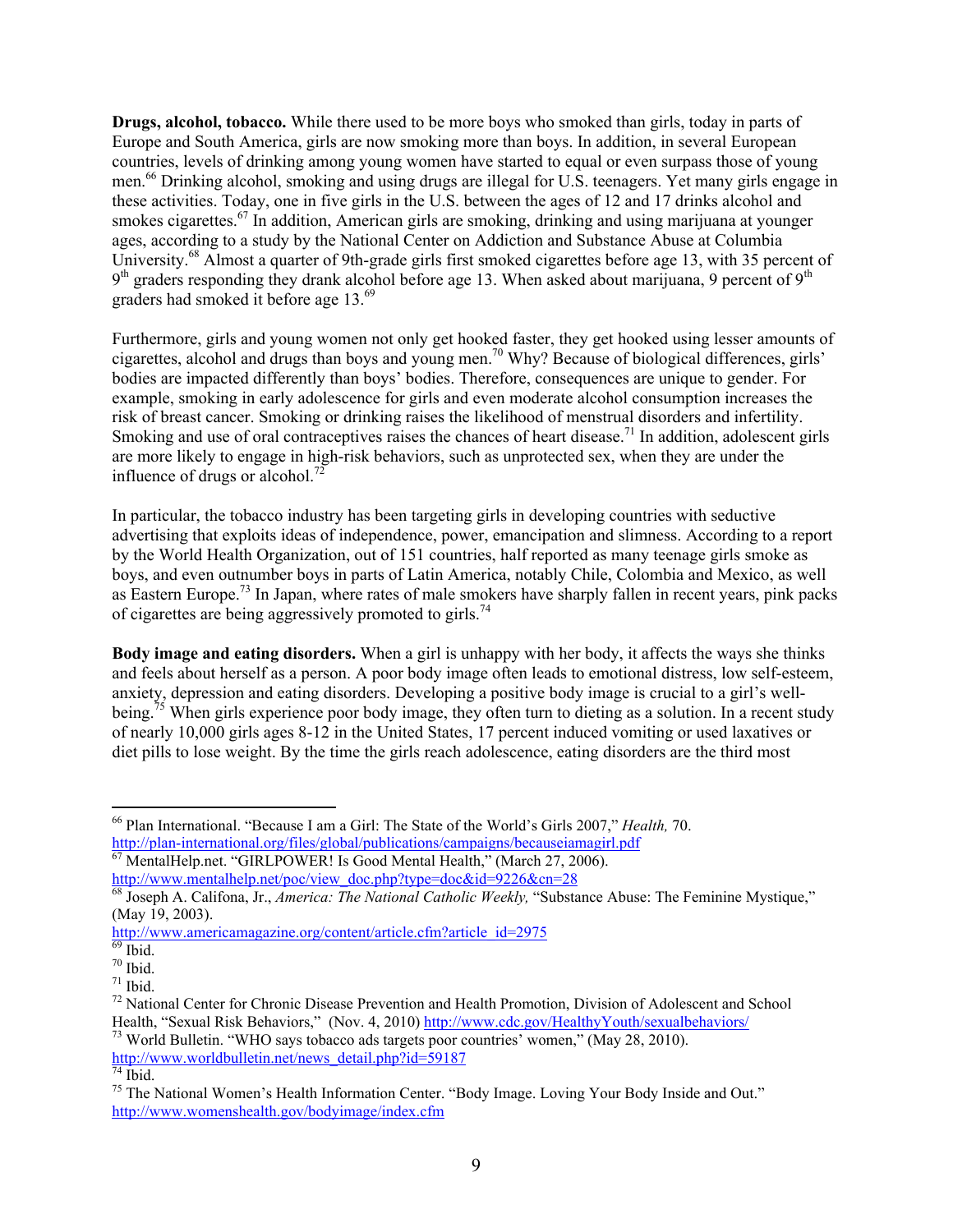common chronic illness affecting them.76 In Western or developed countries in particular, girls are developing eating disorders as young as 5 or 6 years old.<sup>77</sup> Eating disorder experts cite some of the reasons as obsession from their parents who are preoccupied with their own body images, and media images of skinny pop stars like Christina Aguilera and Britney Spears.<sup>78</sup> In the developed world and Eastern Europe, on average around a quarter of 11-year-old girls up to 40 percent of 15-year-olds, thought they were too fat.79 In Japan, "one in every 20 girls enrolled at high schools in the Tokyo metropolitan area suffers from anorexia nervosa."<sup>80</sup> The striking paradox is that girls in developed countries suffer from eating disorders, while those in developing countries suffer from diseases caused by insufficient food consumption.<sup>81</sup>

**Mental Health.** Research has long held that women express their mental health problems quite differently than men. The same goes for girls. In general, females usually express their distress through internalizing behavior that typically manifests in depression, anxiety, low self-esteem, and eating and personality disorders.82 In developing nations, links to poor mental health have been attributed to girls' disadvantaged social status, as well as vulnerability to violence and poverty. Girls start out in life as second-rate citizens and are denied many rights. In addition to poverty, girls' mental and emotional health is affected by illiteracy, lack of education, domestic violence, abuse, and cultural attitudes toward gender.<sup>83</sup>

In developed nations, studies reveal that most women suffering from depression in their adulthood experienced depression as children or teens. Until the age of 12 or 13, the number of girls and boys suffering from depression is nearly the same, but then these statistics show a dramatic change, where the number of girls suffering from depression starts to double the number of boys.<sup>84</sup> Family history of depression; stress factors that present in the form of tension at home, especially between parents; bad grades at school; peer pressure to look and behave a certain way; weight issues; and coping with hormonal changes all contribute to depression in girls.<sup>85</sup>

 <sup>76</sup> Our Bodies Ourselves Health Resource Center. "Body Image," (January 2005). http://www.ourbodiesourselves.org/book/companion.asp?id=1&compID=7<br>
There is the computation of the companion.asp?id=1&compID=7

<sup>77</sup> PreventDisease.com "Young Girls Start Eating Disorders Early." http://preventdisease.com/news/articles/disorders\_start\_early.shtml

 $78$  Ibid.

<sup>79</sup> Plan International. "Because I am a Girl: The State of the World's Girls 2007," *Health,* 70. http://www.planusa.org/becauseiamagirl/docs/becauseiamagirl.pdf

 $80$  Ibid.

<sup>&</sup>lt;sup>81</sup> Association for Women's Rights in Development [AWID]. "What analysis has been done on the world program of action for youth?" (December 2, 2008).

http://www.awid.org/eng/Issues-and-Analysis/Library/What-analysis-has-been-done-on-the-World-Programme-of-Action-for-Youth<br><sup>82</sup> Canadian Institute of Child Health. "The Canadian Girl Child: Determinants of the Health and Well-Being of

Girls and Young Women," 36.

http://www.cich.ca/PDFFiles/cndgirlchildeng.pdf

 $\frac{83}{83}$  World Health Organization. "Women's Mental Health: A Public Health Concern," Regional Health Forum WHO South-East Region (Volume 5, Number 1). (September 2006).

http://www.searo.who.int/en/Section1243/Section1310/Section1343/Section1344/Section1353\_5282.htm

 $\overline{84}$  All-on-Depression-Help.com. "Depressed girl-discussion." http://www.all-on-depression-help.com/depressedgirl.html

 $85$  Ibid.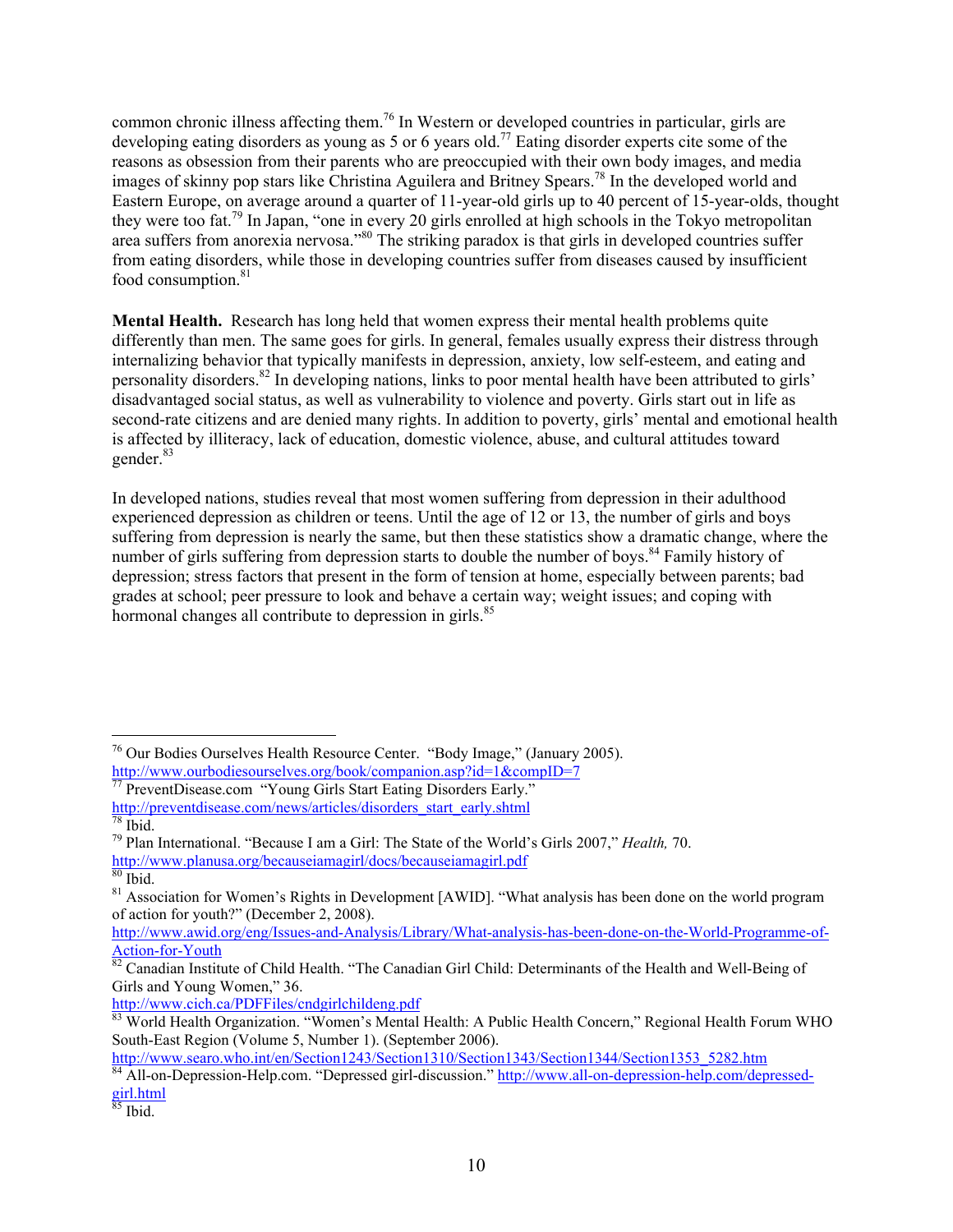### **Violence**

*Sarah Van Zanten, 15, was lying on the floor, an ice pack on her aching ribs. For a moment, she had no idea where she was; then her boyfriend's face came into focus. They were at a party, and Joe (not his real name), the cute football player she'd been dating, had kicked her, hard, propelling her into a wall, where she had hit her head and blacked out. "I woke up and he was hovering over me," Sarah, now 18, recalls. "I just wanted to get away."86*

Unconscionable violence against girls is perpetrated in all parts of the world today. Girls are at risk of violence on the streets, in schools, at home, where they work, and in institutions. In many cases, girls are betrayed by the very individuals responsible for their protection and well-being—their guardians, teachers, employers and the police.<sup>87</sup> Sexual violence against girls affects more than 150 million girls worldwide each year. Half of sexual assaults are against girls younger than 15. It is a global human rights violation of vast proportions, with severe health and social consequences. Girls who are victims of sexual violence suffer severe physical harm, and are frequently stigmatized by their communities and even their families.They are also at risk for becoming infected with HIV/AIDS.

**Violence at school.** Many girls around the world routinely experience school-related violence that puts their physical and psychological well-being at risk, undermines their opportunities to learn and often causes them to drop out of school entirely. Schoolgirls may be raped, sexually assaulted, and sexually harassed by classmates and even by their teachers. They may be targeted because of their sexual orientation or gender identity. In South Africa, for example, schoolgirls of every race and economic group encounter sexual violence and harassment on a daily basis. A study in the U.S. found that 83 percent of girls in grades 8 to 11 (around ages 12-16) in public schools experienced some form of sexual harassment.<sup>88</sup> And in Latin America, sexual harassment against girls has been found to be widespread in the Dominican Republic, Honduras, Guatemala, Mexico, Nicaragua and Panama, among other countries.<sup>89</sup>

**Bullying in school.** Bullying is a very real problem for girls today, especially in the United States and other developed nations. Almost every girl has either seen one, knows one, or is one. At its roots, bullying is another form of violence and abuse against girls that comprises repeated aggressive acts in order to intentionally hurt, control or have power over another person, physically or mentally.<sup>90</sup> Bullying among girls crosses all cultural, religious, gender and nationality barriers. Emotional bullying, especially by girls, is gaining awareness as a serious causative factor in female issues later in life.<sup>91</sup> These may include greater risk of depression and lower self-esteem, increased problems with family life and relationships, and problems with alcohol and drug use. $92$ 

<sup>&</sup>lt;sup>86</sup> *People*, September 2007. *http://www.people.com/people/archive/article/0,,20060228,00.html*<br><sup>87</sup> Human Rights Watch. "Violence Against Girls," The 51<sup>st</sup> U.N. Commission on the Status of Women.

http://www.hrw.org/english/docs/2007/02/20/global15357.htm<br><sup>88</sup> Amnesty International. "Violence Against Girls in School: Key Facts." http://www.amnesty.org/en/key-

facts/violence-against-girls<br><sup>89</sup> Ibid.

<sup>90</sup> Ibid.

<sup>91</sup> Karen Krakower Kaplan. "Girl Bullies." *HealthLeader, The University of Texas Health Science Center at Houston.* (September 14, 2006).<br>http://www.uthealthleader.org/archive/children\_teens/2004/girlbullies-0325.html

 $\frac{\text{Im}\mu_{21}+\text{Im}\mu_{32}}{20}$  overcomebullying.org, "Effects of Bullying: Implications into Adulthood," (2010) http://www.overcomebullying.org/effects-of-bullying-into-adulthood.html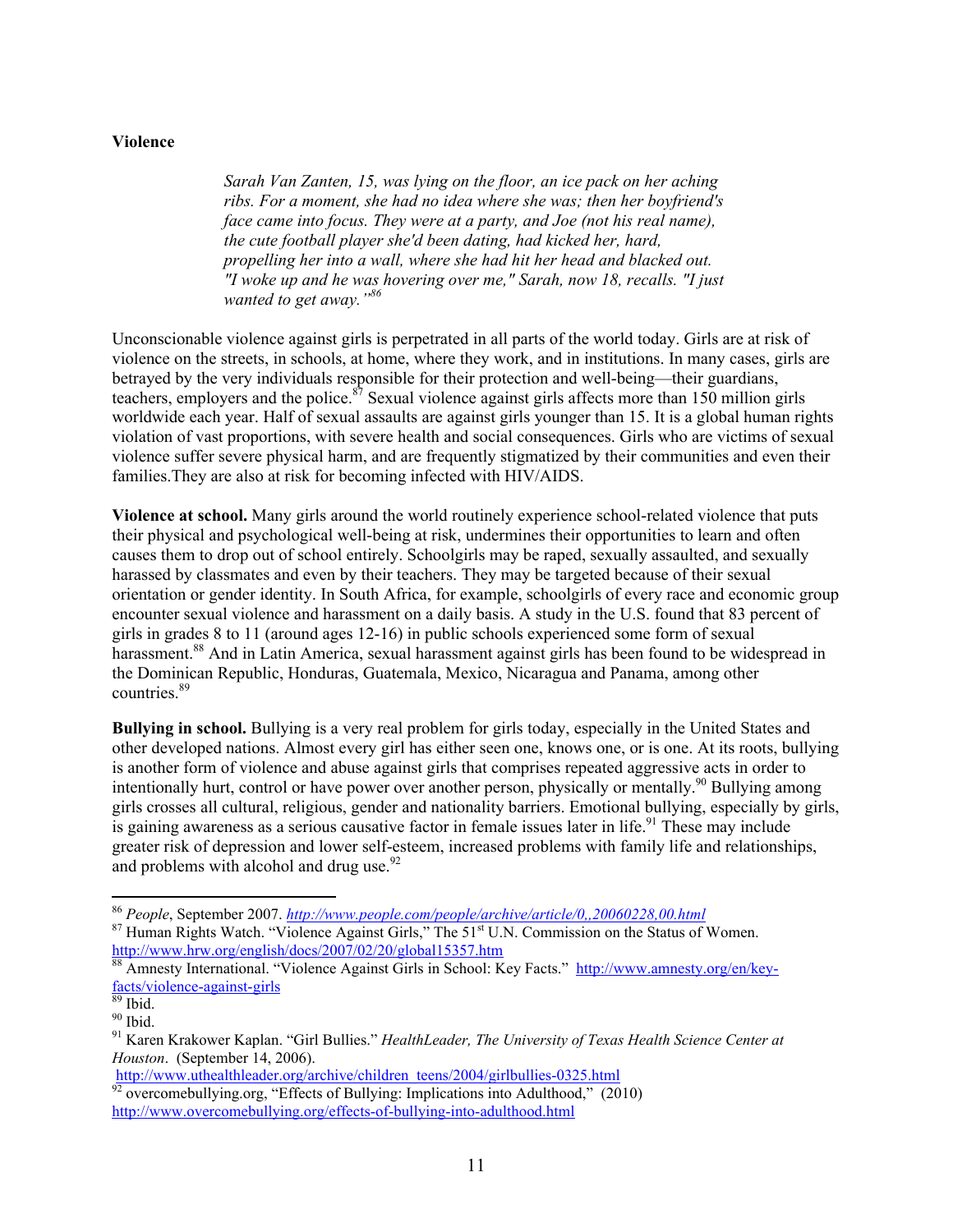Girls most often bully other girls, using more subtle and indirect forms of expression. For example, girls are more likely to spread gossip or encourage others to reject or exclude another girl.<sup>93</sup> Cyber bullying is becoming another common form of abuse, especially by girls. Cyber bullies use computers to send mean emails to their victims and through instant messaging, blogs, chat rooms and social networking sites. Bullying of any kind can cause girls to suffer serious long-term effects such as depression, suicide, physical ailments, frequent switching of schools, low self-esteem and problems with future relationships, among other negative consequences.<sup>9</sup>

**Teen dating violence.** In teen dating violence, one partner tries to maintain power and control over the other through abuse. This abuse may include emotional, physical or sexual abuse, as well as isolation, threats, intimidation, harassment and minimization, denial and blame.<sup>95</sup> Statistics show that one in three teenagers in the United States has experienced violence in a dating relationship, with most victims being girls or young women. Teen dating violence crosses all racial, economic and social lines.<sup>96</sup> Girls may believe that their boyfriend's jealousy, possessiveness and even physical abuse is "romantic"; that the abuse is "normal" because their friends are also being abused; and that there is no one to ask for help.<sup>97</sup> Unhealthy, abusive or violent relationships can cause short term and long term negative effects, or consequences to the developing teen.Victims of teen dating violence are more likely to do poorly in school, and report binge drinking, suicide attempts, and physical fighting. Victims may also carry the patterns of violence into future relationships. <sup>98</sup> Girls experience teen dating violence throughout the world, although it is often underreported or not reported at all.

New research has also found that an alarming number of tweens (ages 11 to 14) are also affected by technological teen dating violence. A survey funded by Liz Claiborne, Inc. and the National Teen Dating Violence Abuse Helpline found that two-fifths of tweens know friends who have been verbally abused by a boyfriend or girlfriend—called names, put down, or insulted—via cell phone, instant messenger, and social networking sites such as Facebook. The use of these technological devices to control and abuse dating partners intensifies the relentlessness of abuse as abusers can have access to their dating partner twenty-four hours a day, even when they are not physically together.<sup>99</sup>

**Sex Trafficking.** Trafficking is a form of slavery. It happens when human beings (mostly girls and women) are bought, recruited, transported, transferred, harbored or received for the purposes of sexual exploitation, either into other countries or within their own country. These actions are accomplished by means of force, threat of force or other forms of coercion.<sup>100</sup> While trafficking can include labor trafficking (domestic servitude, small businesses, factory settings, etc.) and servile marriage through

http://www.acadv.org/dating.html

<sup>&</sup>lt;sup>93</sup> National Youth Violence Prevention Resource Center. "Bullying Facts and Statistics," (November 12, 2007). http://www.yellodyno.com/pdf/SafeYouth.org\_Bullying\_Facts\_Statistics\_2001.pdf

<sup>&</sup>lt;sup>94</sup> EcoGuide. "Girls Who Bully: What, When, Where, Why and How." http://www.eduguide.org/Parents-Library/Social-Violence-Girls-Bullying-Statistics-2329.aspx 95 New York State Office for the Prevention of DomesticViolence. "Teen Dating Violence."

http://www.opdv.state.ny.us/teen\_dat\_viol/tdvinfoguide.html

<sup>&</sup>lt;sup>96</sup>EcoGuide. "Girls Who Bully: What, When, Where, Why and How."<br>http://www.eduguide.org/Parents-Library/Social-Violence-Girls-Bullying-Statistics-2329.aspx  $\frac{1}{97}$  The Alabama Coalition Against Domestic Violence. "Dating Violence."

Centers for Disease Control and Prevention. "Teen Dating Violence," (October, 7, 2010).

http://www.cdc.gov/violenceprevention/intimatepartnerviolence/teen\_dating\_violence.html <sup>99</sup> Soroptimist International of the Americas. White Paper, "Teen Dating Violence," (September 2010) http://www.soroptimist.org/whitepapers/WhitePaperDocs/WPTeenDatingViolence.pdf 100 The Salvation Army. Salvationist.ca "Human Sex Trafficking," (2010).

http://salvationist.ca/action-support/human-sexual-trafficking/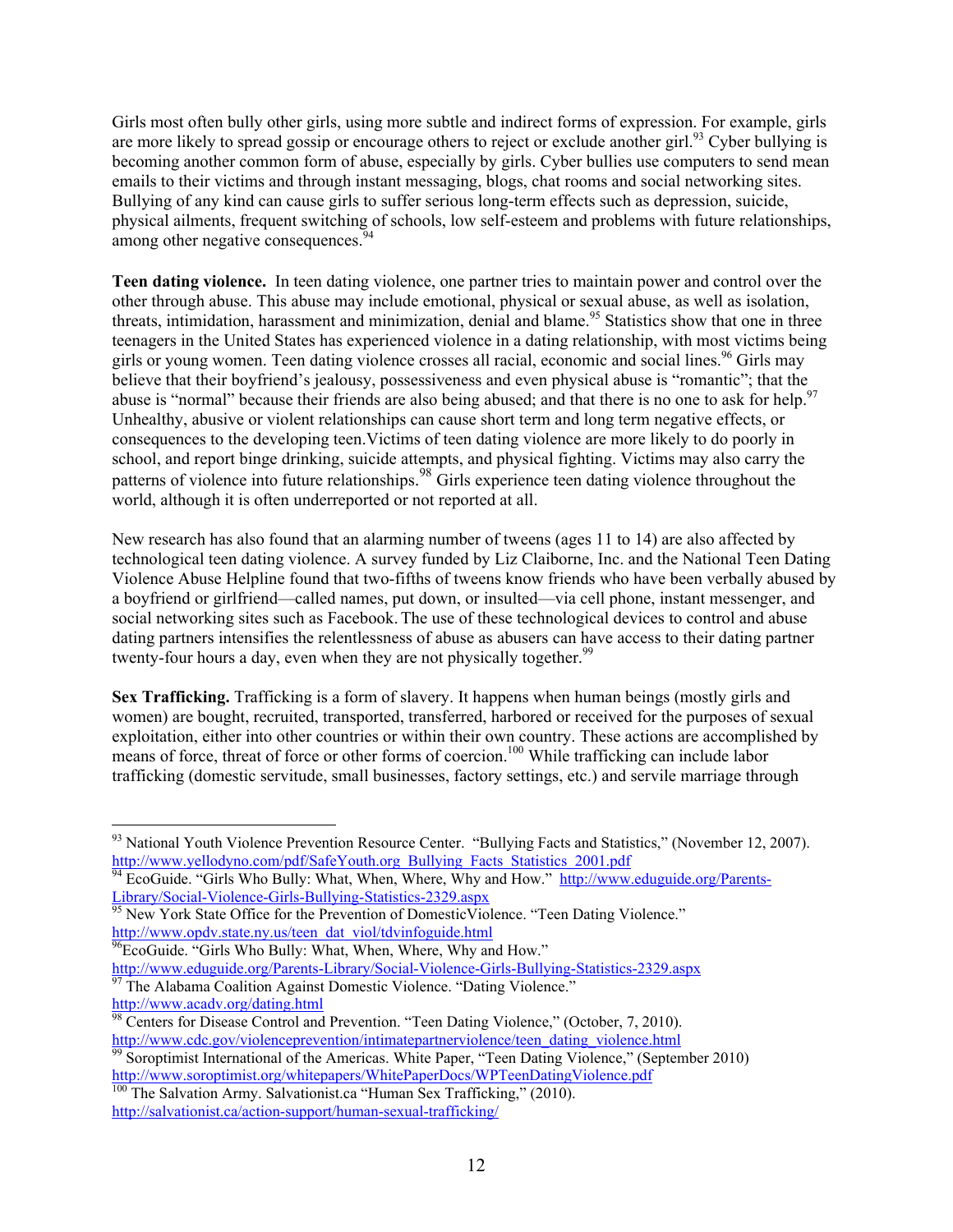international marriage brokers, the reality is that sexual exploitation accounts for 79 percent of human trafficking.<sup>101</sup>

In addition, the link between sex trafficking and prostitution is widely documented. Sadly, the majority of girls enter prostitution before they have reached the age of consent.<sup>102</sup> Research shows that most women in prostitution were sexually and physically abused as children, suffered a myriad of deprivations and were pushed into the flesh trade very young, on average, at age 14.<sup>103</sup> In the United States, the average age of entry into prostitution is 12 to 14 years old.<sup>104</sup>

Many of the poorest and most unstable countries have the highest incidences of trafficking, and extreme poverty is a common bond among trafficking victims. For example, Srey was only 5 years old when she was sold to a brothel by her parents. It's not known how much her family was paid, but girls in Cambodia speak of being sold for \$100; one was sold for \$10. Before she was rescued, Srey endured months of abuse at the hands of pimps and sex tourists.<sup>105</sup> In another example, a Mexican man was convicted of orchestrating a sex trafficking scheme in which he lured impoverished Mexican women, as young as 14, to the Atlanta area with false promises of better lives, high-paying jobs and hints of romance. <sup>106</sup> Furthermore, the incident of HIV/AIDS and sex trafficking are closely linked. Young girls' physically immature bodies are highly vulnerable to the virus, significantly heightening their risk of infection.<sup>107</sup>

The sex trafficking of girls happens because of the demand for sex. A global marketplace consists of thousands, if not millions, of brothels, bars, strip clubs, massage parlors, escort services and street corners where mostly men purchase girls for sexual acts.<sup>108</sup> Other factors making girls vulnerable to entry into the global sex trade include: gender inequality, poverty, high unemployment rates, domestic violence/childhood abuse, and a desire for a better life and way to help their families.<sup>109</sup>

### **Female Genital Mutilation.**

Female genital mutilation (FGM) comprises all procedures that involve partial or total removal of the female genitalia, or other injury to the female genitals for non-medical reasons.110 Reasons for conducting FGM rituals include a mix of cultural, religious and social factors. The practice is mostly carried out by traditional circumcisers, who often play other central roles in communities such as attending at

<sup>&</sup>lt;sup>101</sup> Matthew Berger, IPS-Interpress Service. "Few Governments Serious About Human Trafficking UN Finds," (May 14, 2009). http://ipsnews.net/news.asp?idnews=46844

<sup>102</sup> Donna M. Hughes, "Men create the demand; women are the supply," *Lecture on sexual exploitation, Queen Sofia*<br>Center, Valencia, Spain (November 2000), 2. http://www.uri.edu/artsci/wms/hughes/demand.htm

<sup>&</sup>lt;sup>103</sup> Victor Malarek, *The Johns: Sex for Sale and the Men Who Buy It*, (Arcade Publishing, April 16, 2009), 214.<br><sup>104</sup> Shared Hope International. "The National Report on Domestic Minor Sex Trafficking: America's Prostitu

Children," (May 2009), 30.

http://www.sharedhope.org/dmst/documents/SHI%20National%20Report\_without%20cover.pdf <sup>105</sup>CNN World. "Girl, 6, Embodies Cambodian's Sex Industry." (2007). http://articles.cnn.com/2007-01-23/world/sex.workers\_1\_phnom-penh-srey-needy-children?\_s=PM:WORLD 106 Women's View on News. "Mexican Man Convicted of Sex Trafficking Girls." (2010)

http://www.womensviewsonnews.org/wvon/2010/11/mexican-man-convicted-of-sex-trafficking-girls-as-young-as- $\overline{14/}$ 

<sup>&</sup>lt;sup>107</sup> Physicians for Human Rights. "Sex Trafficking and the HIV/AIDS Pandemic." Testimony of Holly Burkhalter, PHR before the House International Relations Committee.

http://physiciansforhumanrights.org/library/2003-06-25.html <sup>108</sup>The Salvation Army. Salvationist.ca "Human Sex Trafficking," (2010).

http://salvationist.ca/action-support/human-sexual-trafficking/<br><sup>109</sup> Ibid. 110 World Health Organization. "Female Genital Mutilation," (February 2010) http://www.who.int/mediacentre/factsheets/fs241/en/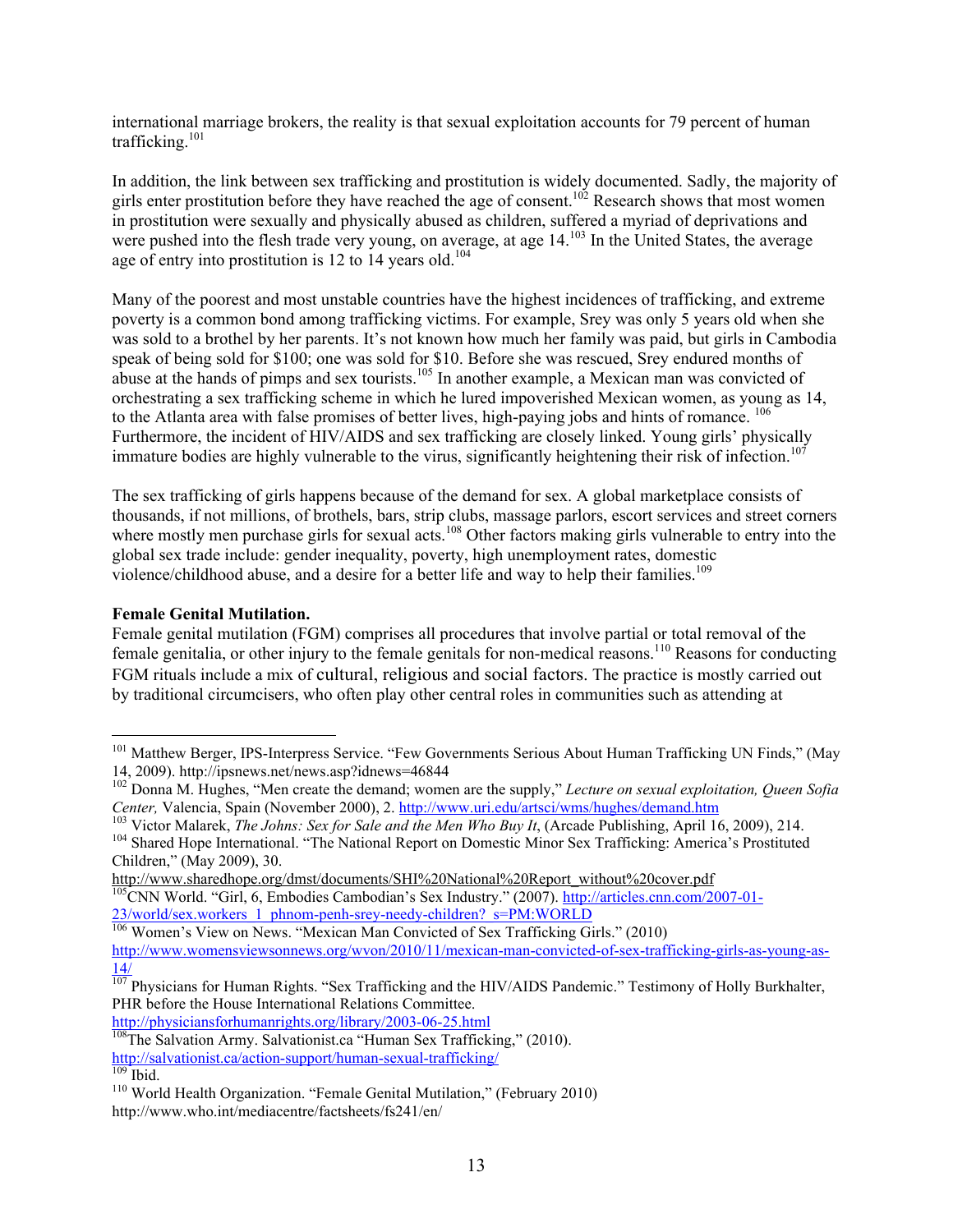childbirths. FGM is recognized internationally as a violation of the human rights of girls and women.<sup>111</sup> It is discriminatory and violates the rights to equal opportunities, and health; freedom from violence, injury, abuse, torture and cruel or inhuman and degrading treatment; protection from harmful traditional practices; and to make decisions concerning reproduction.<sup>112</sup> FGM is carried out on young girls sometime between infancy and age 15 and is most common in the western, eastern and northeastern regions of Africa, and in some countries in Asia and the Middle East.<sup>113</sup> FGM can cause severe bleeding and problems urinating, and later, potential childbirth complications and newborn deaths.<sup>114</sup> In addition, FGM denies women the ability to derive sexual pleasure.

FGM does not just pose problems in nations in which it is a traditional practice. With increased migration of peoples from Africa and the Middle East, Western countries such as Italy, Canada, the United States, Ireland, and Australia are now dealing with public policy, medical issues and legal cases surrounding the practice of FGM. As a result, many western nation states have passed laws prohibiting the practice of  $FGM$  and have put in place measures to prevent, oppose, and suppress the practice.<sup>115</sup>

**Child marriage.** Defined as marriage before the age of 18, child marriage or forced early marriage, devastates the lives of girls, their families and communities. This harmful traditional practice is most common in poor, rural communities and its consequences only perpetuate the cycle of poverty. Child brides are usually pulled out of school, and as a result, deprived of an education and meaningful work. In addition, they suffer health risks associated with early sexual activity and childbearing, leading to high rates of maternal and child mortality, as well as being at risk for HIV and other sexually transmitted diseases. A child bride may have a husband old enough to be her grandfather and is more likely to be a victim of domestic violence, sexual abuse and social isolation than other girls.<sup>116</sup> It is difficult to determine the number of child marriages because many are unregistered and unofficial, but there are an estimated 51 million child brides worldwide; and 100 million girls will be married before age 18 in the next 10 years.<sup>117</sup> The majority of child marriages occur in West and East Africa and in South Asia. Niger has the highest rate of child marriage, with 77 percent of girls married before the age of 18. Worldwide, an estimated 3,500 girls marry each day before their  $15<sup>th</sup>$  birthday and another 21,000 before they are 18.118

#### **What do Girls Want and Need?**

*The girl child of today is the woman of tomorrow. The skills, ideas and*  energy of the girl child are vital for full attainment of the goals of *equality, development and peace.<sup>119</sup>*

What are girls themselves saying about what they need and their rights in today's world? In a report by the International Center for Research on Women, girls say they want their voices to be heard and they

<sup>&</sup>lt;sup>111</sup> Ibid.<br><sup>112</sup> UNICEF. "Female Genital Mutilation/Cutting," (September 23, 2010),

http://www.unicef.org/protection/index\_genitalmutilation.html

<sup>&</sup>lt;sup>113</sup> The Vancouver Sun. "Facts about Female Genital Mutilation," (January 8, 2011)

http://www.vancouversun.com/health/Facts+about+female+genital+mutilation/4078467/story.html

<sup>&</sup>lt;sup>115</sup> Azibo Press. "Migration of Female Genital Mutilation." (2010). http://www.azibopress.org/?p=746<br><sup>116</sup> Ibid.<br><sup>117</sup> Soroptimist International of the Americas. White paper: "Unhappily Ever After: The plight of child and

order brides." (2010) http://www.soroptimist.org/whitepapers/WhitePaperDocs/WPPlightChildMailOrderBrides.pdf <sup>118</sup> Ibid.<br><sup>118</sup> Beijing Declaration and Platform for Action 1995.

http://www.un.org/womenwatch/daw/beijing/platform/declar.htm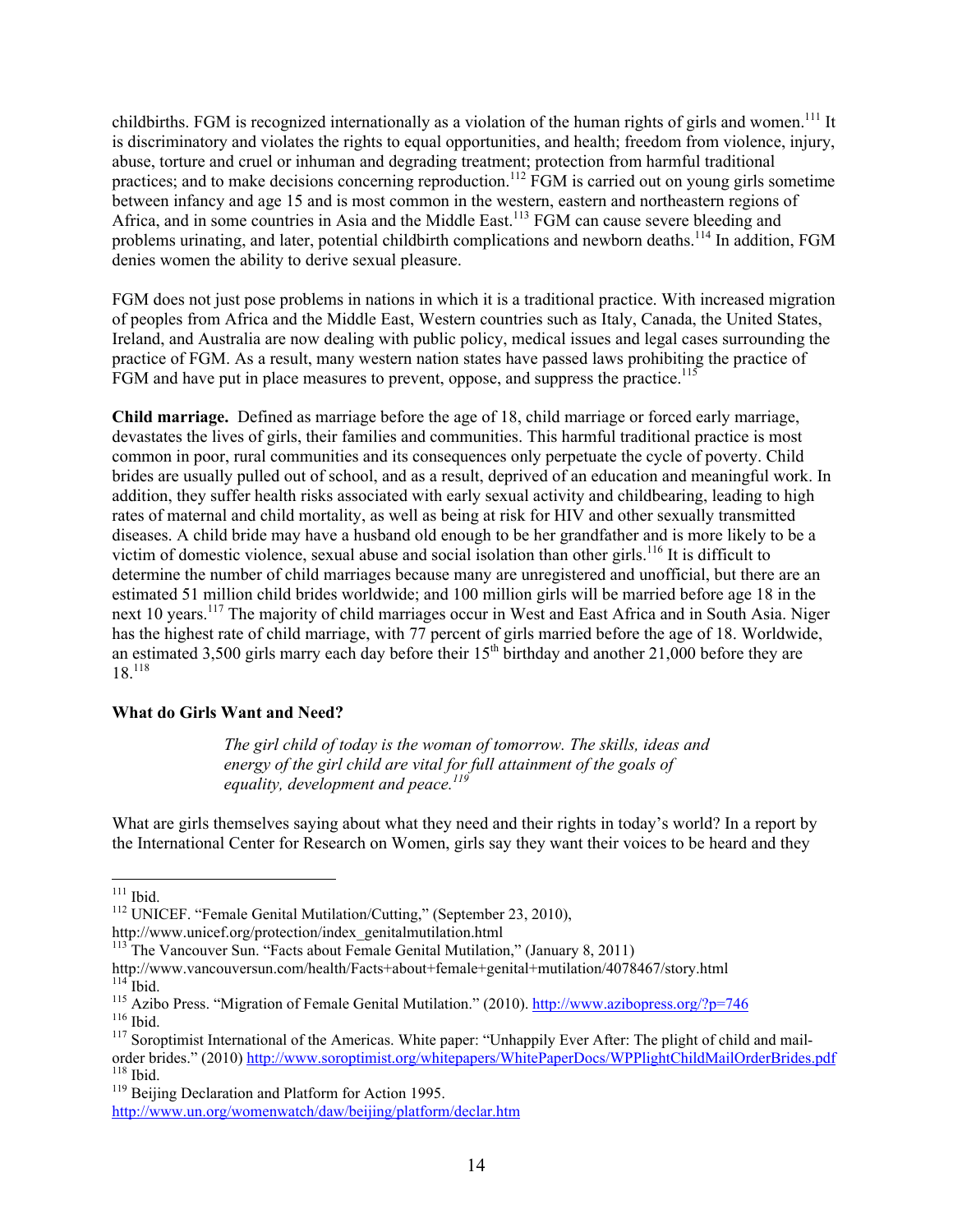want families, communities, policymakers, governments and NGOs to listen to their aspirations and support the pursuit of their goals and dreams. $120$ 

Specifically, girls want families and communities to know how important education is and help them find ways to support their educational goals. Girls want families and societies to learn how to provide them with their fair share of food, access to health care, and information that reflects the realities of their lives. Girls want the choice to put off marriage and childbearing until they are ready to decide. Girls want to be safe from all types of abuse and sexual exploitation.<sup>121</sup>

## **Girls' Rights**

In reality, however, girls' wants and needs are not heard or always honored, even though their protection and enjoyment of human rights are enshrined in many documents. These include the Universal Declaration of Human Rights, the Convention on the Elimination of all Forms of Discrimination against Women, and the Convention on the Rights of the Child. Moreover, in a World Fit for Children, governments declared they were "determined to eliminate all forms of discrimination against the girl child" throughout her life cycle and to provide special attention to her needs in order to promote and protect all her human rights.<sup>122</sup> The Commission on the Status of Women (CSW) has sought repeatedly to end discrimination and violence against girls. Without attention to these issues and to the rights of girls, advancement for women is not sustainable. Therefore, the rights of girls need to be honored, including:

**Right to education and training.** Getting girls in developing nations through secondary school is one of the most important actions governments can take to improve girls' chances for good health.<sup>123</sup> Particular attention needs to be paid to the factors preventing girls' attendance, such as availability and accessibility. Situating schools close to home, with community involvement and flexible schedules, makes schools more accessible for girls.<sup>124</sup> Girls' education should be made affordable through eliminating fees, providing scholarships, and ensuring access to health and nutrition programs. It is also important that schools be more girl-friendly—with the provision of separate toilets, the elimination of gender stereotypes in the curriculum, and the recruitment of female teachers.

In addition, a wide range of development and government workers need to allocate the thought, time and money required to promote girls' education. Commitment to the long-term goal of increasing girls' participation at all levels of the education system will require adjustments to policies, such as changing the school day to accommodate girls' chores in the short term. As such, attention must be given to parental opposition, that is, a girl's obligation to take care of household duties and forced early marriage.<sup>125</sup> This will require changes in attitudes, such as encouraging communities to rethink how much

<sup>&</sup>lt;sup>120</sup> International Center for Research on Women. "Girls Speak: A New Voice in Global Development, Forward," (October 2009), xxvi

http://www.icrw.org/files/publications/Girls-Speak-A-New-Voice-In-Global-Development.pdf<br><sup>121</sup> Ibid.<br><sup>122</sup> United Nations Commission on the Status of Women. Fifty-fourth session. "Statement submitted by members of

the Working Group on Girls, NGO Committee on UNICEF," (March 1-12, 2010).

http://www.girlsrights.org/Written\_Statement\_files/WGG%20Written%20Statement%20on%20Girls%20CSW%20<br>54--Final.pdf

<sup>&</sup>lt;sup>123</sup> Ibid.<br><sup>124</sup> United Nations General Assembly. Sixty-fourth session. "Promotion and Protection of the Rights of Children. The Girl Child. Report by the Secretary General," (August 2009).

http://www.crin.org/docs/GIRLREPORT.pdf 125 Plan International. "Because I am a Girl: The State of the World's Girls 2009," *Girls' Economic Rights and Empowerment Under the Law: Analysis and Commentary on the Legal Framework Supporting Girls' Economic Rights,"* 203.

http://plan-international.org/files/global/publications/campaigns/BIAAG%202009.pdf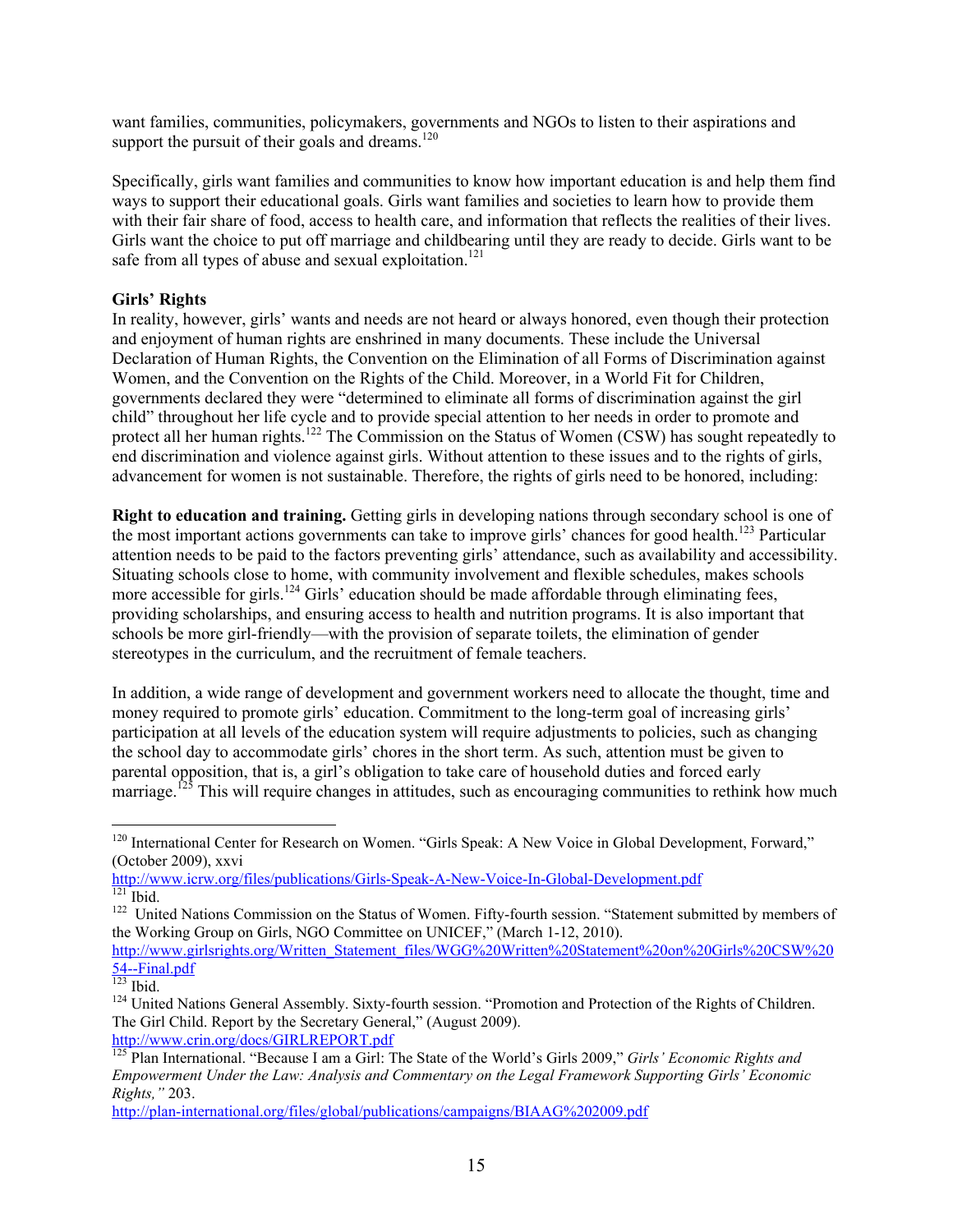domestic work should be expected of school-age girls.<sup>126</sup> Finally, while education for girls is a principal tool in eliminating discrimination and violence against the girl child, there also must be education for society at large. Awareness comes through education and the problems that girls face in many countries are a direct result of a lack of awareness on all levels of society.

**Right to health.** Health systems have a critical role to play in addressing the inequities that affect girls. Strong health systems can facilitate access to necessary care by providing essential services for women and girls, including family planning, prenatal care, skilled and emergency obstetric care at birth, postpartum care, and gender sensitive community-based health promotion and communication interventions.<sup>127</sup> In addition, international agreements affirm that girls have a right to age-appropriate sexual and reproductive health information, education and services that enable them to deal positively and responsibly with their sexuality.128

In the United States, a Kaiser Family Foundation survey of parents found they support sex education that discusses a wide range of topics, including negotiating skills, what to do in cases of sexual assault, and use of condoms and other contraceptives.<sup>129</sup> Evidence shows that withholding information and services from young people only increases the likelihood that if and when sexual initiation occurs, it will be unprotected. Girls require not only basic information about their bodies and preventing HIV/STDs and pregnancy, but also programs that address gender equality, empowerment, rights and responsibilities, and sexual and reproductive negotiation and decision making.

In addition, a more comprehensive approach to drug policy in many countries would increase restrictions on the marketing of tobacco and alcohol, and emphasize demand reduction efforts that appeal to youth.<sup>130</sup> Demand reduction is a critical component in any drug control strategy and national efforts should promote healthy lifestyles and education in collaboration with young people and their communities.<sup>131</sup>

Eating disorders affect millions of teen girls and young women worldwide and are more common in cultures that focus on weight loss and body image. Intense focus on thinness can lead to negative body image and unhealthy eating behaviors in girls and young women. Eating disorders are medical and psychological problems. As such, treatment usually includes working with a team of specialists, including a therapist, nutritionist and a doctor or nurse practitioner. Treatment is individualized to fit the teen girl's specific needs.<sup>132</sup> In addition, parents and teachers need to discuss with daughters the images portrayed on television programs, movies, music videos, websites and magazines, that only a certain body type is  $acceptable.<sup>133</sup>$ 

 <sup>126</sup> Ilana Breitkopf. Stop Child Poverty. "The Girl Child's Education," (2007). http://www.stopchildpoverty.org/learn/bigpicture/education/girlchild.php

United Nations General Assembly. Sixty-fourth session. "The girl child. Report to the Secretary General," 16. http://www.crin.org/docs/GIRLREPORT.pdf

<sup>&</sup>lt;sup>128</sup> International Women's Health Coalition. "Young Adolescents' Sexual and Reproductive Health and Rights: Middle East and North Africa," (1994).

http://www.iwhc.org/index.php?option=com\_content&task=view&id=2695&Itemid=1162

<sup>&</sup>lt;sup>129</sup> Kaiser Family Foundation, "Sex Education in America, Summary of Findings," Menlo Park, CA: Kaiser Family Foundation, (September 2000).

<sup>&</sup>lt;sup>130</sup> Youth and the United Nations. "Learn what governments committed to in 1995: The World Programme of Action for Youth on Drug Abuse (A/RES/50/81)."

http://www.un.org/esa/socdev/unyin/wpaydrug.htm

<sup>&</sup>lt;sup>132</sup> Center for Young Women's Health, Children's Hospital Boston. "Eating Disorders." http://www.youngwomenshealth.org/eating\_disorders.html<br>
<sup>133</sup> Mayo Clinic. "Tween and Teen Health: Talking about body image," (June 5, 2010).

http://www.mayoclinic.com/health/healthy-body-image/MY01225/NSECTIONGROUP=2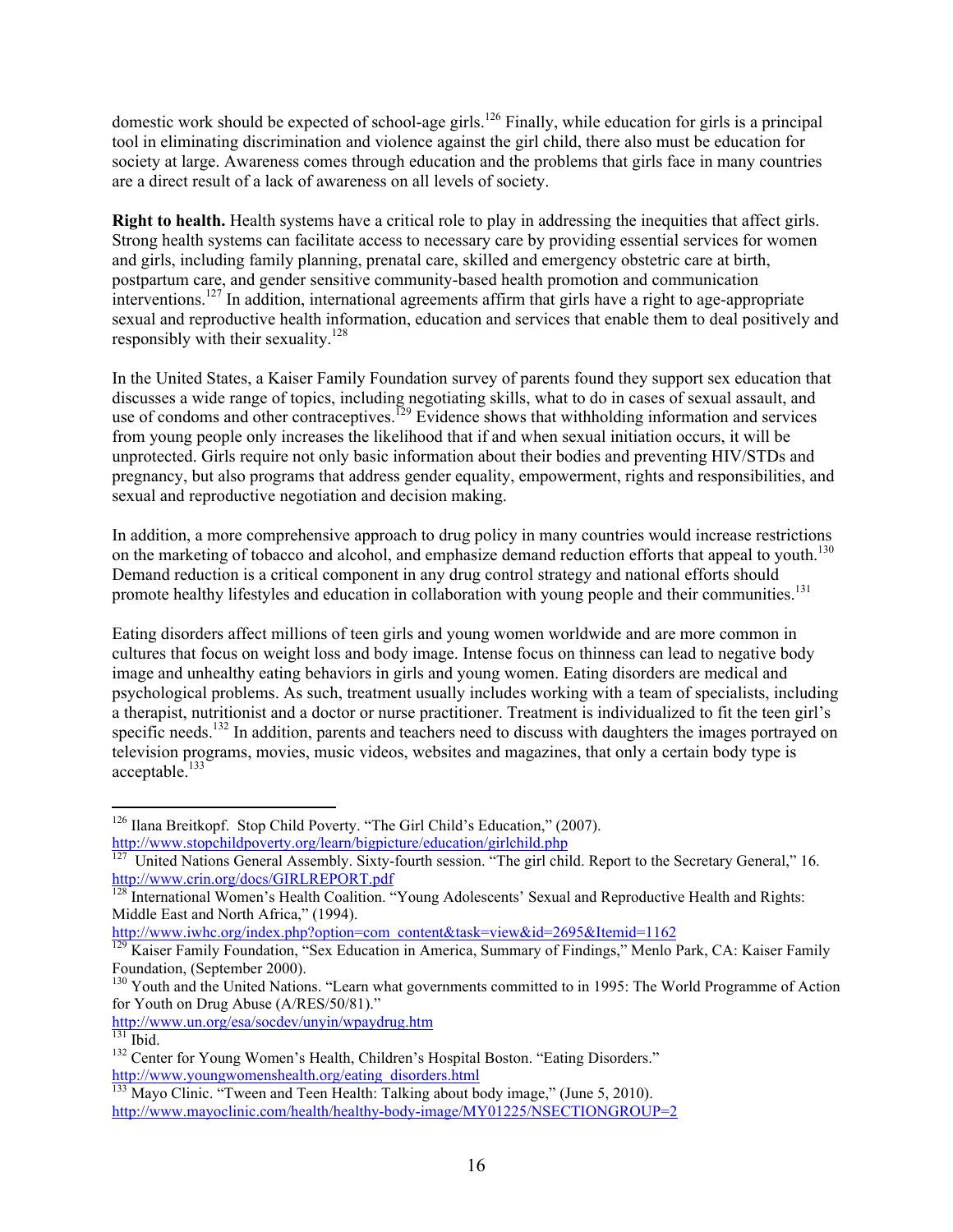As to mental health, young girls are now diagnosed more frequently than in the past with mental disorders and particularly with depressive symptoms.<sup>134</sup> Depression is associated with youth suicide, which is a major problem in many countries and the third leading cause of death in young people worldwide."<sup>135</sup> In many countries, but especially in developing nations where girls experience poverty, violence, abuse and child marriage in greater numbers, they suffer from post-traumatic stress and depression. Accordingly, professional mental health and health organizations and providers, governments, the UN system, the World Health Organization, other international health and social organizations and appropriate nongovernmental organizations need to integrate girls' and women's mental health as a priority in policy and program development.<sup>136</sup>

**Right to be free from violence.** Girls everywhere speak about their experience of fear and constraints on their activities and mobility as a consequence of violence and the threat of violence. Given the extent of coercion in sexual relationships and the statistics available on the violence against young women and harassment at school, a shift is needed in how violence against girls is treated.<sup>137</sup> Greater access to education and information, essential services and opportunities to participate in decision-making processes are critical to end violence and discrimination against girls.<sup>138</sup> In fact, many advocates see education as the principal tool for the elimination of all forms of discrimination and violence against the girl child $139$ 

For example, training opportunities for adolescent girls can help give them the power to challenge child marriage. Activities that help build girls' skills and engage them in the learning process better equips them to deal with abuse and exploitation and cope with harmful and vulnerable situations.<sup>140</sup> In addition, eliminating violence against the girl child requires an effective partnership with men and boys. Their interest and commitment is vital in achieving the needed change of attitudes in the family and community. They can be reached through targeted programs or as members of community organizations working on social issues.<sup>141</sup>

<sup>&</sup>lt;sup>134</sup> Patricia Loncle. European Knowledge Centre for Youth Policy, "Young people's health in Europe."<br>http://youth-partnership-eu.coe.int/youth-partnership/ekcyp/BGKNGE/Health.html

http://<sub>135</sub> Ibid.<br><sup>136</sup> Donna E. Stewart, *World Psychiatry, The Official Journal of the World Psychiatric Association*, "The International Consensus Statement on Women's Mental Health and the WPA Consensus Statement on Interpersonal Violence Against Women," 61-64, (February 2006).

http://www.ncbi.nlm.nih.gov/pmc/articles/PMC1472251/

<sup>&</sup>lt;sup>137</sup> International Center for Research on Women. "Girls Speak: A New Voice in Global Development, Forward, (October 2009), 39.<br>http://www.jcrw.org/files/publications/Girls-Speak-A-New-Voice-In-Global-Development.pdfGirls Speak:

<sup>&</sup>lt;sup>138</sup> United Nations Division for the Advancement of Women in collaboration with UNICEF. Expert Group Meeting. "Elimination of all forms of discrimination and violence against the girl child," Florence Italy, (September 25-28, 2006), 8.<br>http://www.un.org/womenwatch/daw/egm/elim-disc-viol-girlchild/UNICEFEGM GirlaboutGirlsFINAL.pdf

 $\frac{139}{139}$  Christopher Schuepp. United Nations Division for the Advancement of Women in collaboration with UNICEF. "Online discussion on elimination of all forms of discrimination and violence against the girl child," Florence Italy, (September 25-28, 2006), 8. http://www.un.org/womenwatch/daw/egm/elim-disc-viol-

girlchild/Backgroundpaper/Online%20discussion%20report\_Final.pdf <sup>140</sup> United Nations. The Expert Group Meeting on the Elimination of all Forms of Discrimination and Violence

against the Girl Child, "Violence and Discrimination: Voices of Young People, Girls on Girls," Florence, Italy, (September 25-28, 2006), 9.<br>http://www.un.org/womenwatch/daw/egm/elim-disc-viol-girlchild/EGM%20Report FINAL.pdf

<sup>&</sup>lt;sup>141</sup> Savitri Goonesekere, United Nations. "Background paper for the Expert Group Meeting on the Elimination of all forms of discrimination and violence against the girl child," Florence, Italy, (September 25-28, 2006), 31. http://www.un.org/womenwatch/daw/egm/elim-disc-viol-girlchild/Backgroundpaper/Goonesekere.pdf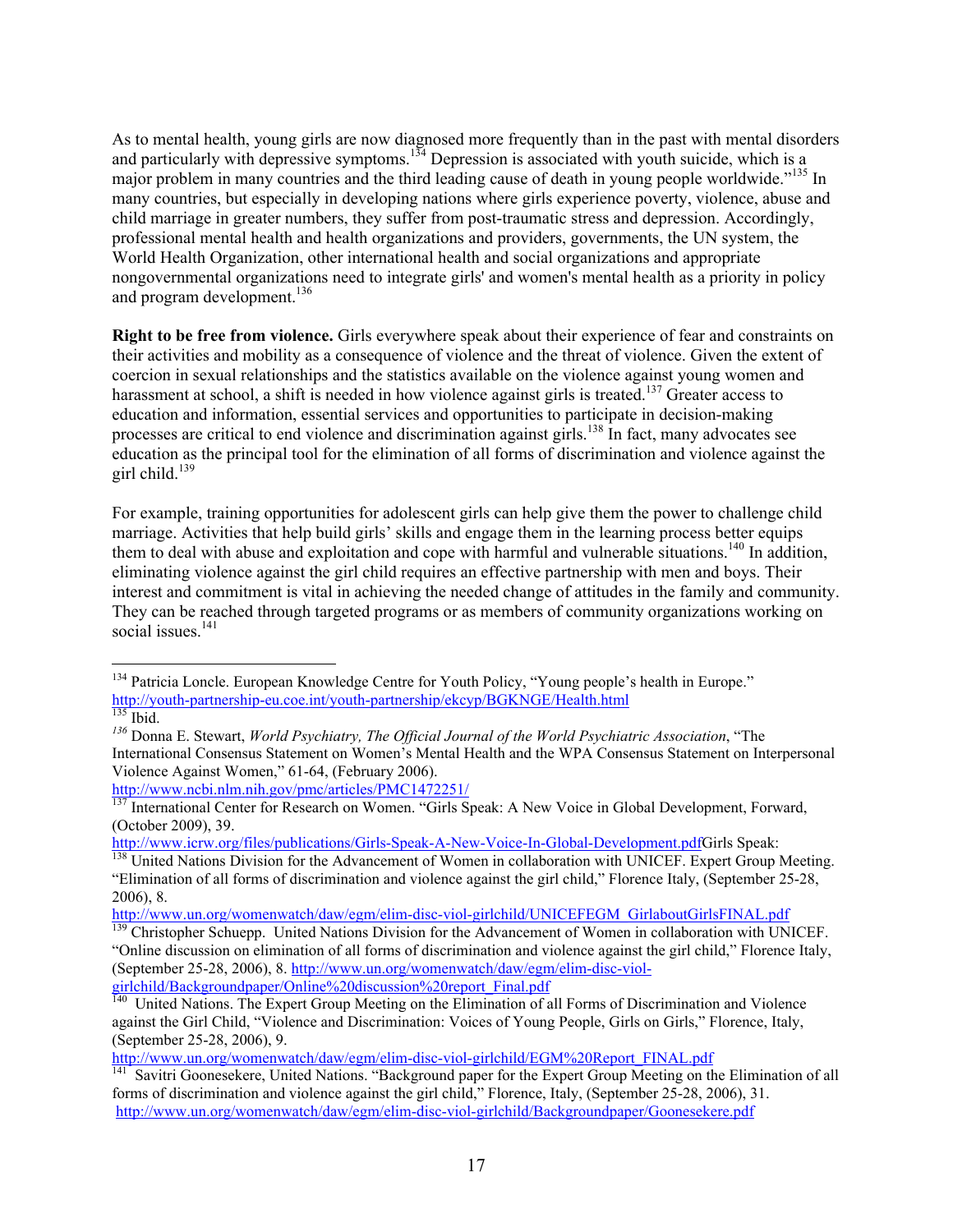#### **Recommendations to Governments and Communities**

According to the United Nations Office of the High Commissioner for Human Rights (OHCHR), there needs to be "a recognition of the urgent importance of gathering information and gender specific data in a comprehensive and integrated manner at the international, regional, national and local levels, with a view to assessing the prevailing reality affecting girls, identifying persistent problems and challenging the prevalence of invisibility, which in turn allows the perpetuation of vulnerability."142 Through a serious analysis of root causes of gender gaps, it will be possible to develop appropriate strategies and programs to eliminate gender disparity and empower girls.<sup>1</sup>

With other advocates, the UNICEF Working Group on Girls recommends ending discrimination against girls, including abolishing laws that support discrimination against girls, such as inheritance, dowry and forced marriage. It also recommends protecting girls by developing gender-responsive budgeting that explicitly allocates monies for programs to end violence against girls, for education and training at all levels, and for promoting health and mental health. The Working Group also advocates empowering girls by partnering with families and communities to address the needs of girls heading households, and increase girls' competence through education and training that includes social, political and economic empowerment to prepare them for their critical roles in their families and communities.<sup>144</sup>

### **Conclusion**

This paper has examined some of the ways gender inequities negatively impact girls from the womb to childhood and then into adolescence. To tackle this gender discrimination at its roots, action is needed at every stage of a girl's life.<sup>145</sup> Improvement in the quality of girls' lives will come about only when there is political will, cultural change, and when society at large is committed to their rights and women's rights. It is time to ensure that a new course is set in which investment in girls becomes a priority—a time for governments, businesses, civil society, organizations, communities and families of girls around the world to commit to, take action on, and invest in policy and practice change for girls.<sup>146</sup> It is time to support girls: to ensure that when a child is born she is not discriminated against simply because she is a girl.<sup>147</sup> The world needs to see that the cost of excluding a girl in society doesn't just impact her. It impacts everyone. And while the cost of excluding a girl affects society as a whole, the rights of girls should not be subjugated to the rights of society or any other external factors. Education, health care and freedom from violence are basic human rights—intrinsic rights—to which girls worldwide are entitled without any other justifications.

The good news is an increasing number of organizations are focusing on girls' rights and offering ways to secure them. For instance, since 2007, Plan International has issued annual reports as part of a series called *Because I am a Girl: The State of the World's Girls*. The inaugural report provided a

<sup>&</sup>lt;sup>142</sup> United Nations. Office of the High Commissioner for Human Rights, "The Girl Child," 4.  $\frac{http://www.ohehr.org/EN/HRBodies/CRC/Documents/Recommendations/ girl.pdf}{$ 

<sup>&</sup>lt;sup>143</sup> Ibid. <sup>144</sup> Action for Girls. Newsletter of the NGO Committee on UNICEF Working Group on Girls and Its International Network for Girls, "WGG Recommendations to Governments," Volume III, No. 7, (March 2010), 1.http://www.girlsrights.org/Newsletter\_files/AfG%20March%202010%20English.pdf

<sup>145</sup> Plan International. "Because I am a Girl: The State of the World's Girls 2007," *Put Girls First*, 16.<br>http://plan-international.org/files/global/publications/campaigns/becauseiamagirl.pdf

<sup>&</sup>lt;sup>146</sup> Plan International. "Because I am a Girl: The State of the World's Girls 2009," *Executive Summary*, 12. http://www.planusa.org/becauseiamagirl/docs/becauseiamagirl2009execsumm.pdf

Plan International. "Because I am a Girl: The State of the World's Girls 2007," 121. http://www.planusa.org/becauseiamagirl/docs/becauseiamagirl.pdf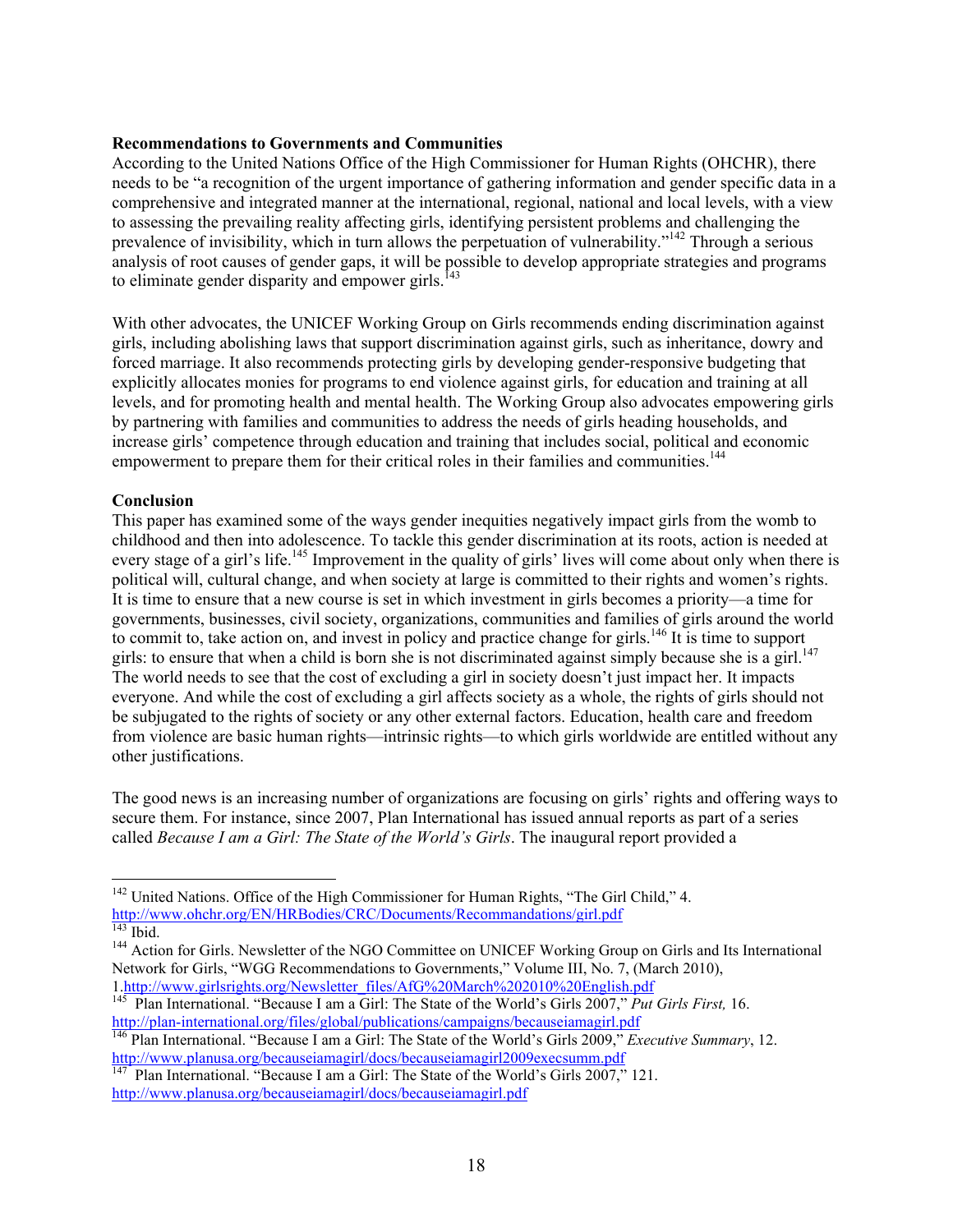comprehensive examination of the situation of the world's girls, while subsequent reports focus on specific violations of girls' rights and the mechanisms for securing them. Also in 2007, Plan International initiated a study, *Real Choices, Real Lives*, which is following 135 girls in nine countries from birth until their 9th birthday in 2015. Results of the study, which examines their lives and the experiences of their families and communities in light of the UN Millennium Development Goals, are featured in each year's *Because I am a Girl* report. These developments point to a shift in cultural attitudes and research that not only advocates for the right of girls, but is doing so in a holistic, comprehensive fashion.

#### **How Soroptimist Works to Address Girl-Specific Issues**

Soroptimist is an international volunteer organization for business and professional women who work to improve the lives of women and girls, in local communities and throughout the world. Soroptimist clubs contribute time and financial support to community–based and international projects that work on local realities facing girls. Many projects directly and indirectly address girls' rights to education, health and a life without violence. As an organization, Soroptimist administers the following programs:

**Soroptimist Violet Richardson Award.** The Violet Richardson Award is a recognition program for young women ages 14-17 engaged in volunteer action within their communities or schools. The award is given to young women whose leadership and volunteer activities make the community and world a better place. This award is not a scholarship and applicants need not be at the top of their class academically or be a star athlete. Rather they must simply be committed to improving the world around them. By honoring young women for their leadership and volunteer efforts, this award encourages them to be powerful female agents of change. As a result, the Violet Richardson Award helps ensure that these young women develop a healthy sense of self-esteem and a confident understanding that they are important and valuable members of society—worthy of only the happiest and healthiest of relationships.

**Soroptimist Teen Dating Violence Project.** To raise awareness among teenagers about teen dating violence, Soroptimist created the Soroptimist Teen Dating Violence Bookmark. On one side of the bookmark is a "Dating Quiz" to determine if a teen may be in an abusive relationship. If so, the bookmark provides resources for seeking help. The other side of the bookmark contains a list of "Dating Rights," provided to help teens understand that they have a right to a happy, healthy dating relationship. The Soroptimist Teen Dating Violence Bookmark is available as a writeable PDF on the Soroptimist website and is also available from the Soroptimist Store.

Additionally, Soroptimist wrote a teen dating violence white paper and created two teen dating violencerelated program kits. The first kit is a thorough how-to guide for Soroptimist clubs on implementing the Soroptimist Teen Dating Violence Awareness Campaign: Because Teens Have the Right to be in Safe and Healthy Relationships in their communities. The kit is a how-to guide for Soroptimist clubs on implementing a Soroptimist Teen Dating Violence Awareness Day in their communities.

**Soroptimist Club Grants for Women and Girls.** Often the abilities and ambitions of Soroptimist clubs exceed their financial resources. Soroptimist introduced the Soroptimist Club Grants for Women and Girls in 1997 to assist with community projects that improve the lives of women and girls. Each year, grants are given to clubs working on projects that address the educational, health and/or safety needs of women and girls in their communities. Since the program's inception, more than \$2.5 million has been awarded for nearly 500 projects assisting more than 200,000 women, girls and their families. Listed below are a few examples of Soroptimist Club Grant projects addressing girls' needs:

### **Soroptimist International of Fremont, Ohio: <sifremont@soroptimist.net>**

The Fremont Ohio club was awarded a \$5,000 Soroptimist Club Grant in support of its project *TRAP: Teen Relationship Abuse Prevention.* The club is using its grant to provide educational materials and forums for teens, parents and community members on healthy dating relationships and teen dating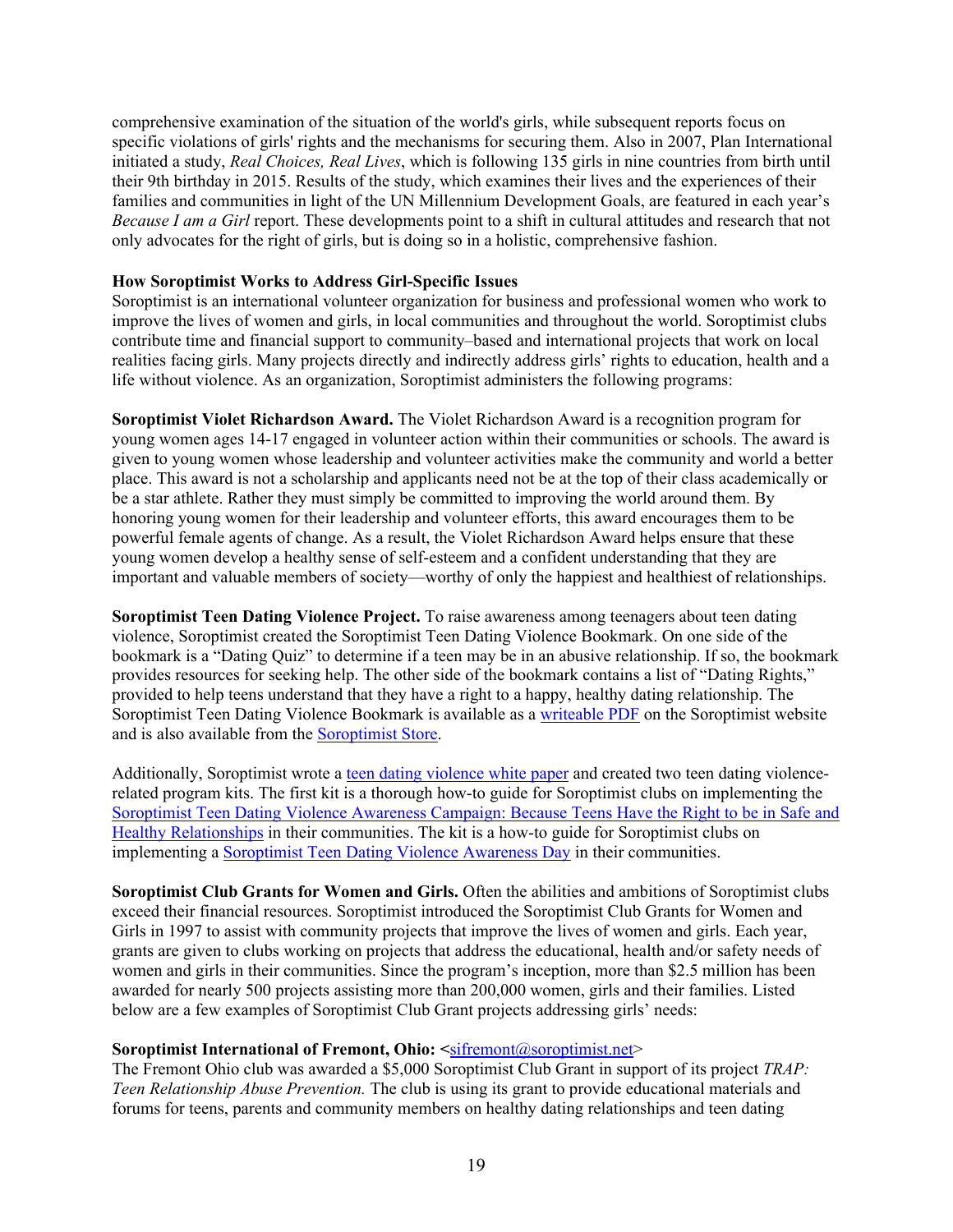violence. Club members are organizing and promoting presentations for two high schools, running an educational workshop for parents and community members, and preparing and presenting a curriculum at a local pregnancy crisis center.

## **Soroptimist International of Garden Grove, California:**  $\leq$ **sigardengrove@soroptimist.net>**

The Garden Grove, California, club was awarded a \$5,000 Soroptimist Club Grant in support of its project *The Seven Habits of Highly Effective Teen Workshops*. The club will use its grant to expand the teen mentoring program to include teen girls in foster care and impoverished teen girls attending the afterschool program at the local Boys and Girls club. Funds will be used to purchase textbooks and workbooks, a computer, backpacks, snacks and gift cards for school supplies. Club members will conduct mentoring sessions for three groups of teen girls, provide healthy snacks and launch a raffle incentive for a laptop computer and school supplies.

## **Soroptimist International of Hofu, Japan: <**sihofu@soroptimist.net>

The Hofu club was awarded \$5,000 for its project *Raising Awareness of Teen Dating Violence*. The club will use its grant to create and distribute teen dating violence flyers to high school students. Club members will also create lecture materials and organize educational lectures for students on the topic of teen dating violence and healthy teen relationships.

## **Soroptimist International of Pachuca, Mexico: <**sipachuca@soroptimist.net>

The Pachuca club was awarded \$3,500 for its project *Renewing the Equipment*. The club will use its grant to purchase new equipment for a computer room at a local boarding home for adolescent girls. Funds will be used for desktop computers, printers, ink cartridges and the program office. Club members will help administer and evaluate computer placement tests, provide the instructor's salary and measure the progress of the students.

## Soroptimist International of Salt Lake City, Utah: <sisaltlakecity@soroptimist.net>

The Salt Lake City club was awarded \$8,000 for its project *Possibilities*. The club will use its grant to run a mentoring program for teenage mothers enrolled at an alternative high school for non-traditional students. Funds will be used for tuition assistance, books, classroom supplies and nursery equipment. Club members will conduct educational workshops, book guest speakers, host students at their place of work, and organize holiday events for the teen moms and their children.

### **Soroptimist International of Sta. Maria, Philippines: <**sista.maria@soroptimist.net>

The Sta. Maria club was awarded a \$10,000 grant in support of its project *Activities to Alleviate Poverty*. The club will use its grant to fund livelihood programs for underprivileged women and girls displaced by a typhoon. Funds will be used to purchase computers, printers, a stove and oven, a ceiling fan, styling supplies, cooking products, and bedding and for teacher salaries. Club members will recruit participants, monitor the operation of the classes, help teach, provide tutoring and donate supplies.

**Soroptimist Disaster Grants for Women and Girls**. While disasters create hardships for many, women and girls are disproportionately vulnerable because of existing gender inequalities that are magnified during and following a disaster. Because relief efforts targeted to women are often overlooked during a crisis, and because women and girls have special needs in times of crisis and disaster, the Soroptimist Disaster Grants for Women and Girls provide funds ranging from \$1,000 to \$20,000 targeted to the special needs of women and/or girls prior to, during and after disasters. Additionally, Soroptimist wrote Reaching out to Women When Disaster Strikes, a white paper addressing the special challenges facing women and girls during natural disasters and acts of war, and what can be done to assist this vulnerable population. Soroptimist also published a feature article in *Best for Women* magazine titled *Women at the Forefront Rebuilding After Disaster Strikes.*